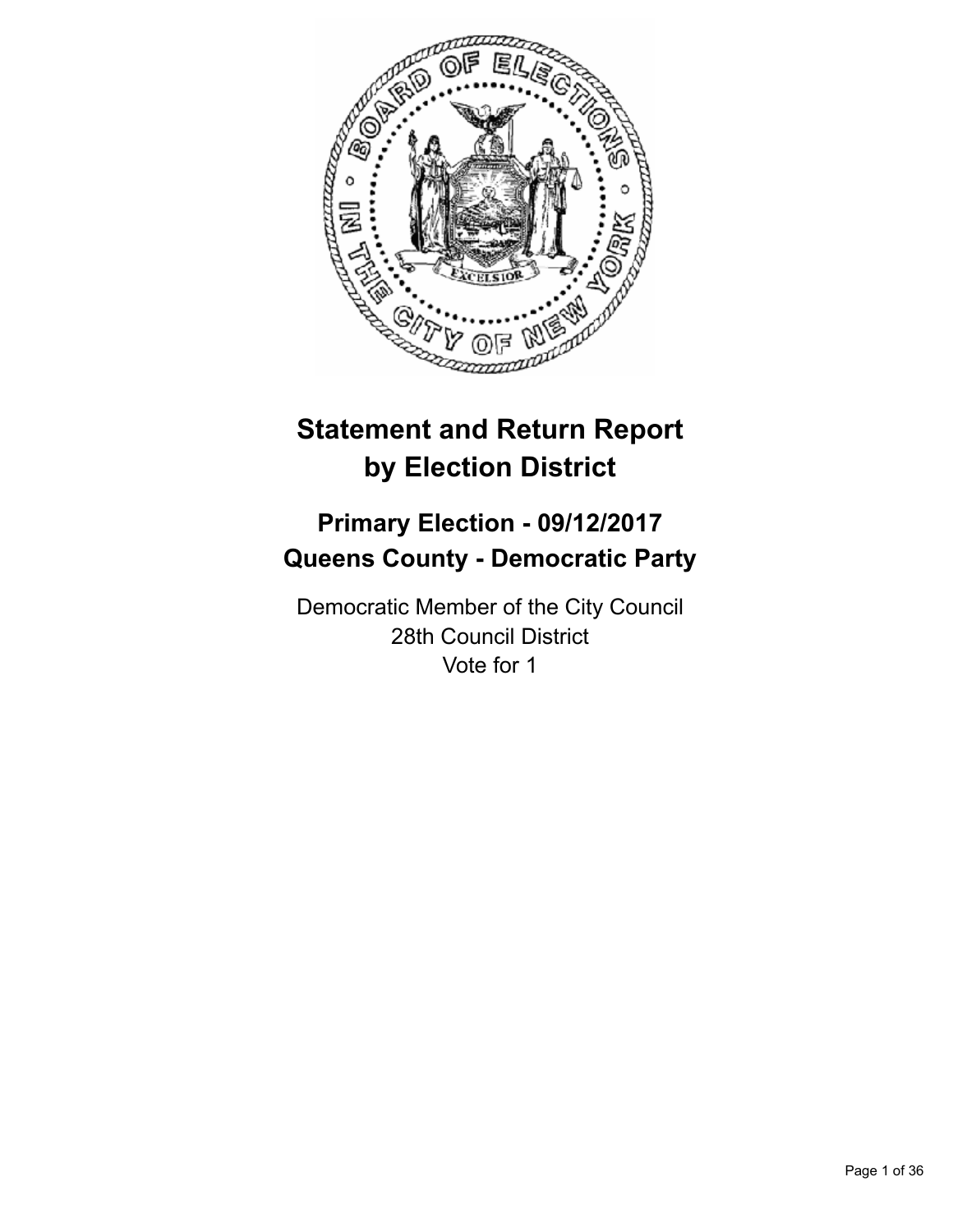

| PUBLIC COUNTER                                           | 54 |
|----------------------------------------------------------|----|
| <b>MANUALLY COUNTED EMERGENCY</b>                        | 0  |
| ABSENTEE / MILITARY                                      | 0  |
| <b>AFFIDAVIT</b>                                         | 0  |
| <b>Total Ballots</b>                                     | 54 |
| Less - Inapplicable Federal/Special Presidential Ballots | 0  |
| <b>Total Applicable Ballots</b>                          | 54 |
| <b>HETTIE V. POWELL</b>                                  | 10 |
| ADRIENNE E. ADAMS                                        | 8  |
| RICHARD DAVID                                            | 33 |
| <b>Total Votes</b>                                       | 51 |
| Unrecorded                                               | 3  |

# **064/24**

| <b>PUBLIC COUNTER</b>                                    | 60 |
|----------------------------------------------------------|----|
| <b>MANUALLY COUNTED EMERGENCY</b>                        | 0  |
| ABSENTEE / MILITARY                                      |    |
| AFFIDAVIT                                                | 0  |
| <b>Total Ballots</b>                                     | 61 |
| Less - Inapplicable Federal/Special Presidential Ballots | 0  |
| <b>Total Applicable Ballots</b>                          | 61 |
| <b>HETTIE V. POWELL</b>                                  | 7  |
| ADRIENNE E. ADAMS                                        | 4  |
| <b>RICHARD DAVID</b>                                     | 45 |
| UNATTRIBUTABLE WRITE-IN (WRITE-IN)                       |    |
| <b>Total Votes</b>                                       | 57 |
| Unrecorded                                               | 4  |

| <b>PUBLIC COUNTER</b>                                    | 48 |
|----------------------------------------------------------|----|
| <b>MANUALLY COUNTED EMERGENCY</b>                        | 0  |
| ABSENTEE / MILITARY                                      |    |
| AFFIDAVIT                                                | 0  |
| <b>Total Ballots</b>                                     | 49 |
| Less - Inapplicable Federal/Special Presidential Ballots | 0  |
|                                                          |    |
| <b>Total Applicable Ballots</b>                          | 49 |
| <b>HETTIE V. POWELL</b>                                  | 8  |
| ADRIENNE E. ADAMS                                        | 13 |
| RICHARD DAVID                                            | 21 |
| <b>Total Votes</b>                                       | 42 |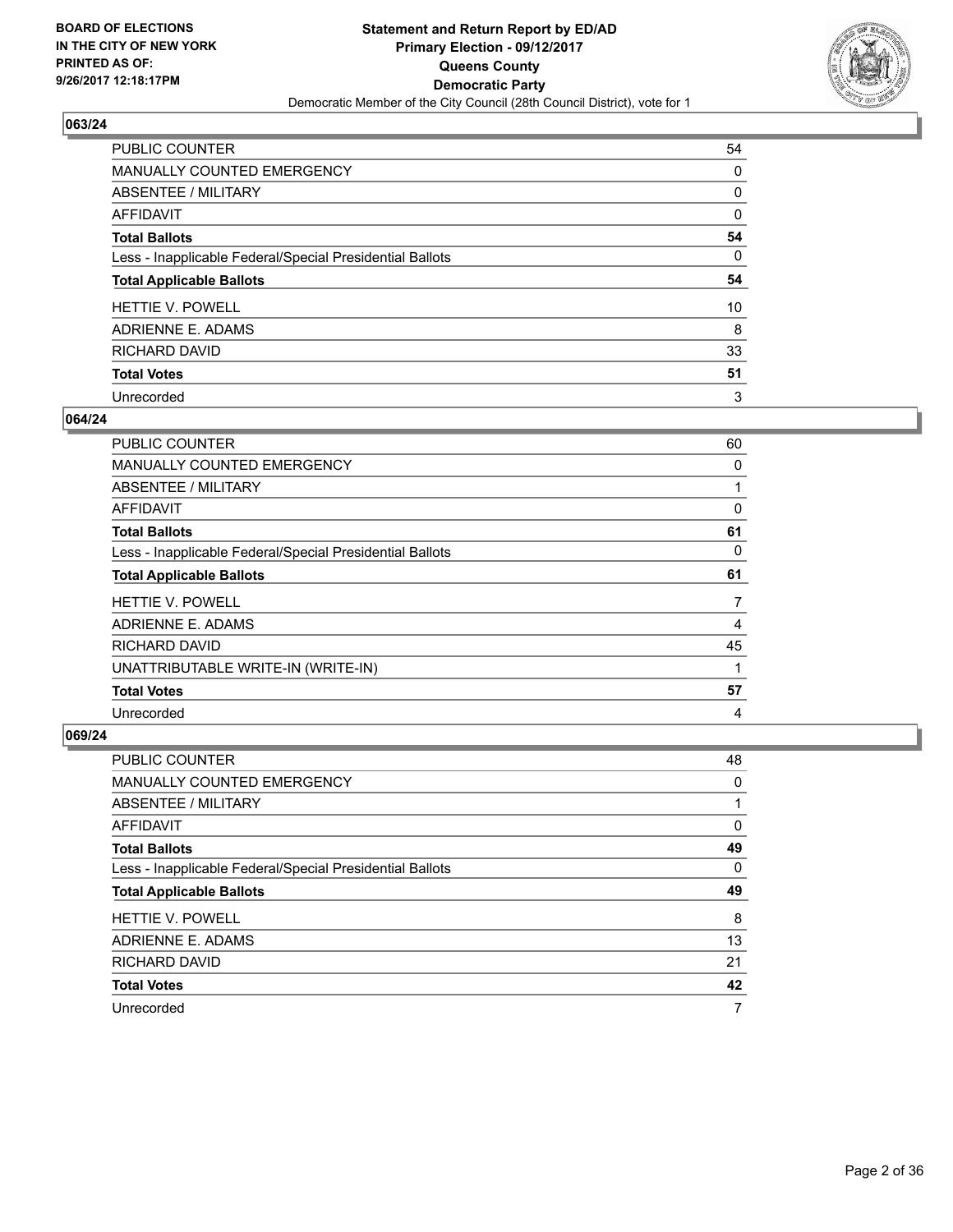

| PUBLIC COUNTER                                           | 42              |
|----------------------------------------------------------|-----------------|
| MANUALLY COUNTED EMERGENCY                               | 0               |
| <b>ABSENTEE / MILITARY</b>                               | 3               |
| AFFIDAVIT                                                | 0               |
| <b>Total Ballots</b>                                     | 45              |
| Less - Inapplicable Federal/Special Presidential Ballots | 0               |
| <b>Total Applicable Ballots</b>                          | 45              |
|                                                          |                 |
| <b>HETTIE V. POWELL</b>                                  | 7               |
| ADRIENNE E. ADAMS                                        | 12 <sup>°</sup> |
| RICHARD DAVID                                            | 24              |
| <b>Total Votes</b>                                       | 43              |

#### **071/24**

| <b>PUBLIC COUNTER</b>                                    | 72 |
|----------------------------------------------------------|----|
| <b>MANUALLY COUNTED EMERGENCY</b>                        | 0  |
| ABSENTEE / MILITARY                                      | 0  |
| AFFIDAVIT                                                | 0  |
| <b>Total Ballots</b>                                     | 72 |
| Less - Inapplicable Federal/Special Presidential Ballots | 0  |
| <b>Total Applicable Ballots</b>                          | 72 |
| <b>HETTIE V. POWELL</b>                                  | 9  |
| ADRIENNE E. ADAMS                                        | 15 |
| <b>RICHARD DAVID</b>                                     | 44 |
| UNATTRIBUTABLE WRITE-IN (WRITE-IN)                       | 1  |
| <b>Total Votes</b>                                       | 69 |
| Unrecorded                                               | 3  |

| <b>PUBLIC COUNTER</b>                                    | 62             |
|----------------------------------------------------------|----------------|
| <b>MANUALLY COUNTED EMERGENCY</b>                        | 0              |
| ABSENTEE / MILITARY                                      | 0              |
| AFFIDAVIT                                                | $\overline{2}$ |
| <b>Total Ballots</b>                                     | 64             |
| Less - Inapplicable Federal/Special Presidential Ballots | 0              |
| <b>Total Applicable Ballots</b>                          | 64             |
|                                                          |                |
| <b>HETTIE V. POWELL</b>                                  | 11             |
| ADRIENNE E. ADAMS                                        | 9              |
| RICHARD DAVID                                            | 42             |
| <b>Total Votes</b>                                       | 62             |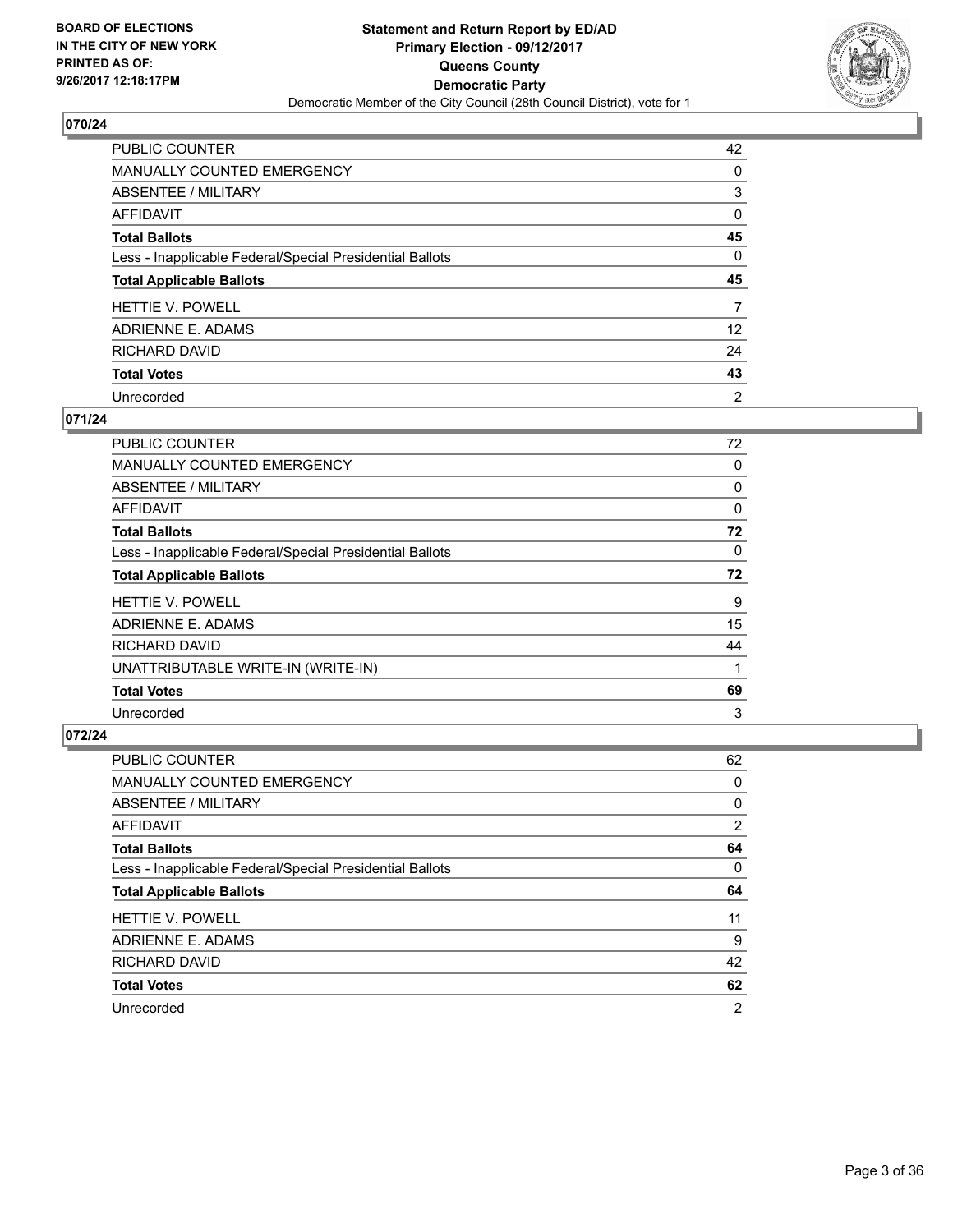

| PUBLIC COUNTER                                           | 85             |
|----------------------------------------------------------|----------------|
| MANUALLY COUNTED EMERGENCY                               | 0              |
| ABSENTEE / MILITARY                                      | 3              |
| <b>AFFIDAVIT</b>                                         |                |
| <b>Total Ballots</b>                                     | 89             |
| Less - Inapplicable Federal/Special Presidential Ballots | 0              |
| <b>Total Applicable Ballots</b>                          | 89             |
| <b>HETTIE V. POWELL</b>                                  | 7              |
| ADRIENNE E. ADAMS                                        | 14             |
| RICHARD DAVID                                            | 66             |
| <b>Total Votes</b>                                       | 87             |
| Unrecorded                                               | $\overline{2}$ |

#### **074/24**

| <b>PUBLIC COUNTER</b>                                    | 74             |
|----------------------------------------------------------|----------------|
| <b>MANUALLY COUNTED EMERGENCY</b>                        | 0              |
| ABSENTEE / MILITARY                                      | 0              |
| AFFIDAVIT                                                |                |
| <b>Total Ballots</b>                                     | 75             |
| Less - Inapplicable Federal/Special Presidential Ballots | 0              |
| <b>Total Applicable Ballots</b>                          | 75             |
| <b>HETTIE V. POWELL</b>                                  | 6              |
| ADRIENNE E. ADAMS                                        | 8              |
| RICHARD DAVID                                            | 59             |
| <b>Total Votes</b>                                       | 73             |
| Unrecorded                                               | $\overline{2}$ |

| <b>PUBLIC COUNTER</b>                                    | 69             |
|----------------------------------------------------------|----------------|
| <b>MANUALLY COUNTED EMERGENCY</b>                        | 0              |
| ABSENTEE / MILITARY                                      |                |
| AFFIDAVIT                                                | $\overline{2}$ |
| <b>Total Ballots</b>                                     | 72             |
| Less - Inapplicable Federal/Special Presidential Ballots | 0              |
| <b>Total Applicable Ballots</b>                          | 72             |
| <b>HETTIE V. POWELL</b>                                  | 11             |
| ADRIENNE E. ADAMS                                        | 8              |
| RICHARD DAVID                                            | 52             |
| <b>Total Votes</b>                                       | 71             |
| Unrecorded                                               |                |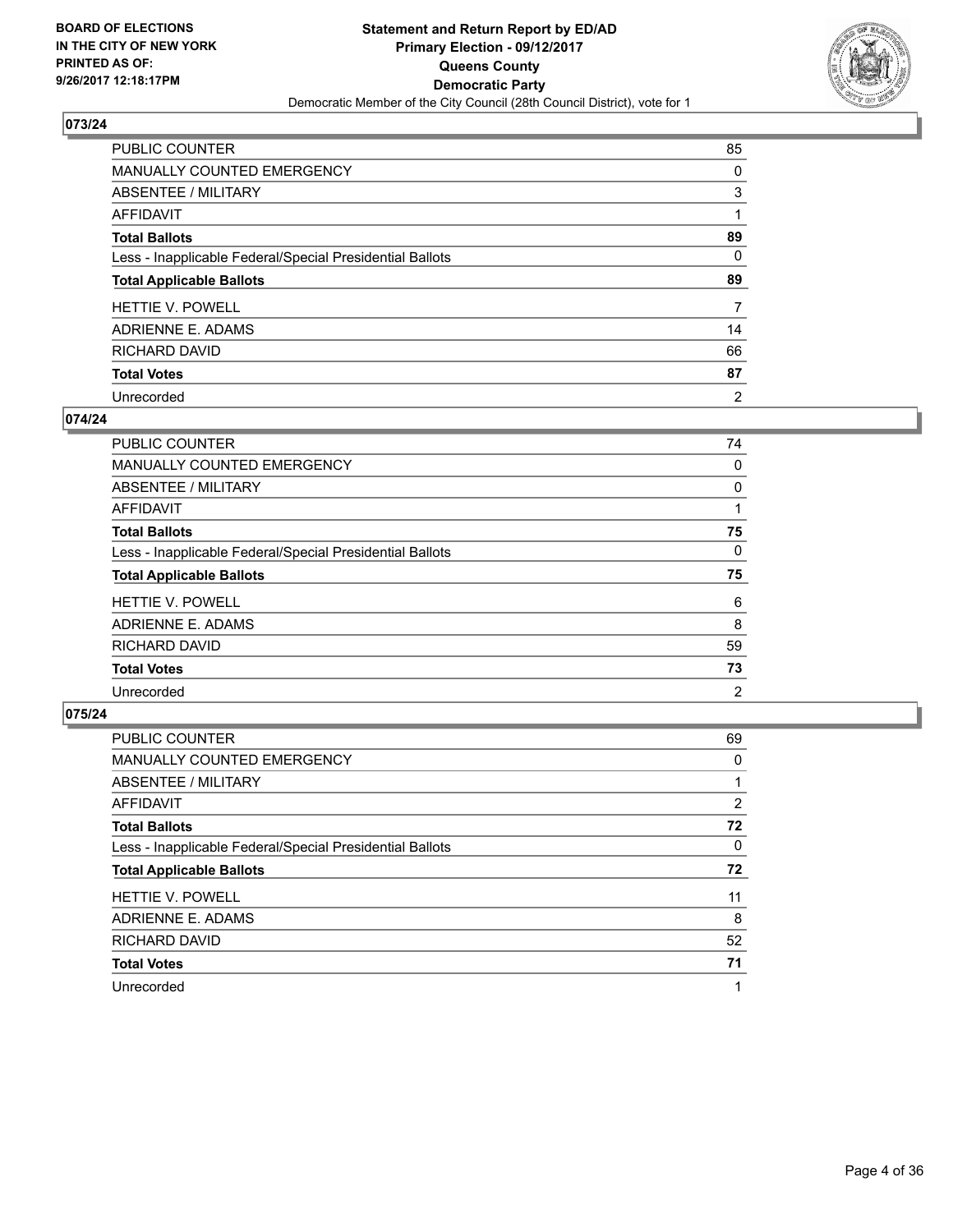

| PUBLIC COUNTER                                           | 89 |
|----------------------------------------------------------|----|
| <b>MANUALLY COUNTED EMERGENCY</b>                        | 0  |
| ABSENTEE / MILITARY                                      | 0  |
| AFFIDAVIT                                                | 0  |
| <b>Total Ballots</b>                                     | 89 |
| Less - Inapplicable Federal/Special Presidential Ballots | 0  |
| <b>Total Applicable Ballots</b>                          | 89 |
| <b>HETTIE V. POWELL</b>                                  | 4  |
|                                                          |    |
| ADRIENNE E. ADAMS                                        | 13 |
| RICHARD DAVID                                            | 70 |
| <b>Total Votes</b>                                       | 87 |

#### **077/24**

| <b>PUBLIC COUNTER</b>                                    | 89 |
|----------------------------------------------------------|----|
| <b>MANUALLY COUNTED EMERGENCY</b>                        | 0  |
| ABSENTEE / MILITARY                                      | 4  |
| AFFIDAVIT                                                |    |
| <b>Total Ballots</b>                                     | 94 |
| Less - Inapplicable Federal/Special Presidential Ballots | 0  |
| <b>Total Applicable Ballots</b>                          | 94 |
| <b>HETTIE V. POWELL</b>                                  | 8  |
| ADRIENNE E. ADAMS                                        | 11 |
| RICHARD DAVID                                            | 71 |
| <b>Total Votes</b>                                       | 90 |
| Unrecorded                                               | 4  |

| PUBLIC COUNTER                                           | 69 |
|----------------------------------------------------------|----|
| <b>MANUALLY COUNTED EMERGENCY</b>                        | 0  |
| ABSENTEE / MILITARY                                      | 0  |
| AFFIDAVIT                                                | 3  |
| <b>Total Ballots</b>                                     | 72 |
| Less - Inapplicable Federal/Special Presidential Ballots | 0  |
| <b>Total Applicable Ballots</b>                          | 72 |
| <b>HETTIE V. POWELL</b>                                  | 17 |
| ADRIENNE E. ADAMS                                        | 8  |
| RICHARD DAVID                                            | 47 |
| <b>Total Votes</b>                                       | 72 |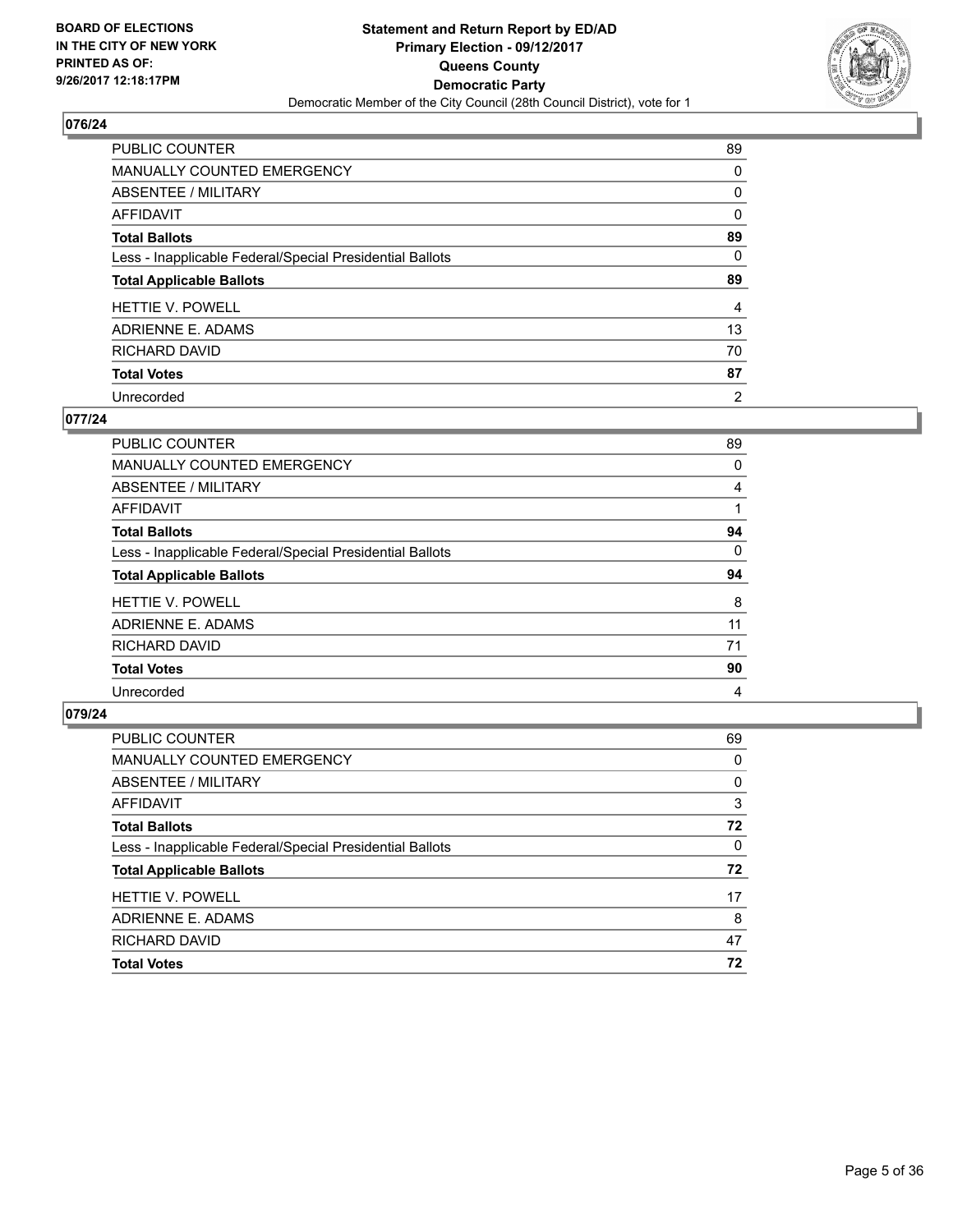

| <b>PUBLIC COUNTER</b>                                    | 39 |
|----------------------------------------------------------|----|
| <b>MANUALLY COUNTED EMERGENCY</b>                        | 0  |
| ABSENTEE / MILITARY                                      | 0  |
| AFFIDAVIT                                                | 0  |
| <b>Total Ballots</b>                                     | 39 |
| Less - Inapplicable Federal/Special Presidential Ballots | 0  |
|                                                          |    |
| <b>Total Applicable Ballots</b>                          | 39 |
| <b>HETTIE V. POWELL</b>                                  | 6  |
| ADRIENNE E. ADAMS                                        | 10 |
| RICHARD DAVID                                            | 20 |
| <b>Total Votes</b>                                       | 36 |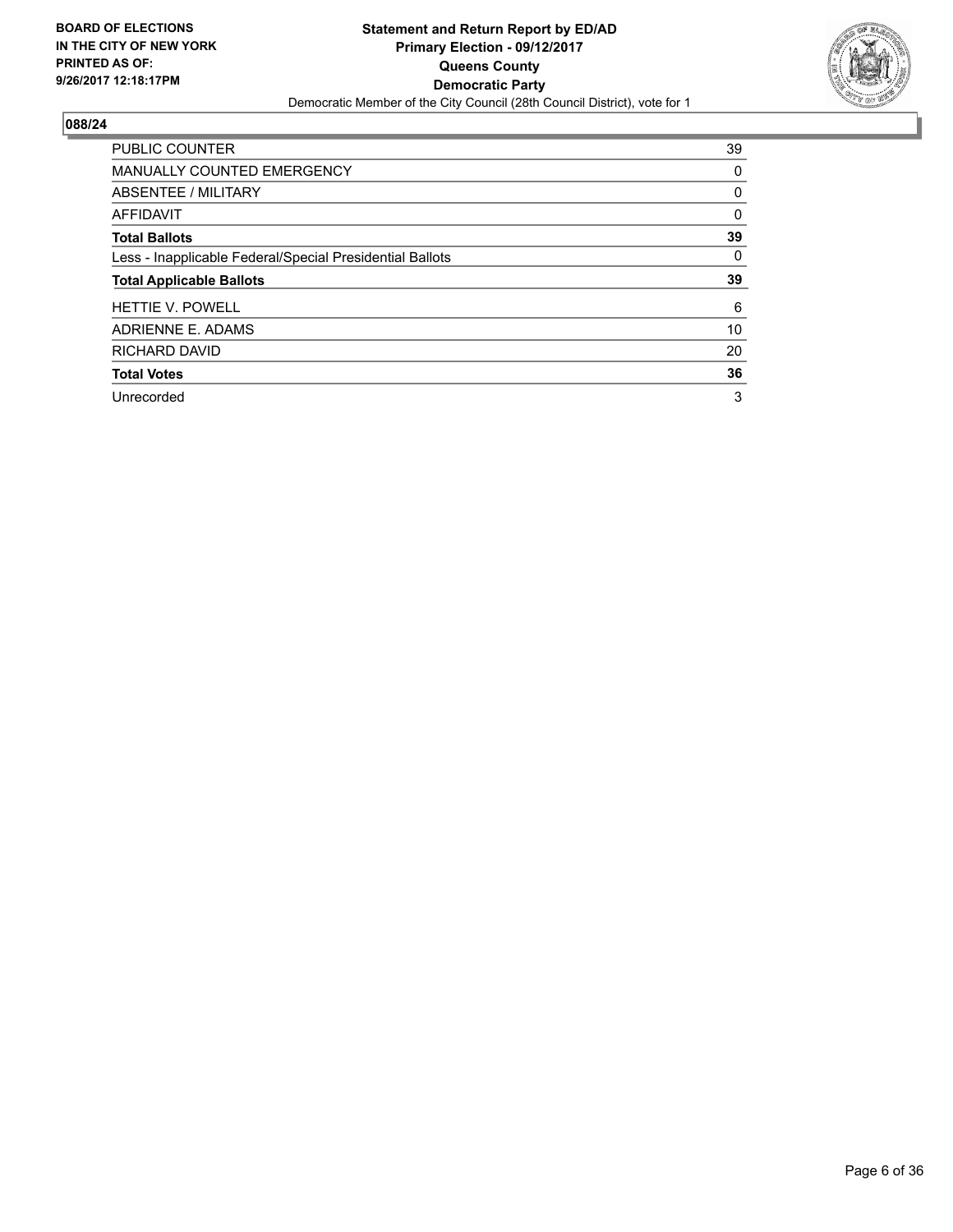

| PUBLIC COUNTER                                           | 62       |
|----------------------------------------------------------|----------|
| <b>MANUALLY COUNTED EMERGENCY</b>                        | 0        |
| <b>ABSENTEE / MILITARY</b>                               |          |
| <b>AFFIDAVIT</b>                                         | $\Omega$ |
| <b>Total Ballots</b>                                     | 63       |
| Less - Inapplicable Federal/Special Presidential Ballots | $\Omega$ |
| <b>Total Applicable Ballots</b>                          | 63       |
| <b>HETTIE V. POWELL</b>                                  | 6        |
| ADRIENNE E. ADAMS                                        | 9        |
| RICHARD DAVID                                            | 48       |
| <b>Total Votes</b>                                       | 63       |

## **003/31**

| PUBLIC COUNTER                                           | 67 |
|----------------------------------------------------------|----|
| <b>MANUALLY COUNTED EMERGENCY</b>                        | 0  |
| ABSENTEE / MILITARY                                      | 3  |
| <b>AFFIDAVIT</b>                                         | 0  |
| <b>Total Ballots</b>                                     | 70 |
| Less - Inapplicable Federal/Special Presidential Ballots | 0  |
| <b>Total Applicable Ballots</b>                          | 70 |
| <b>HETTIE V. POWELL</b>                                  | 6  |
| ADRIENNE E. ADAMS                                        | 13 |
| RICHARD DAVID                                            | 48 |
| <b>Total Votes</b>                                       | 67 |
| Unrecorded                                               | 3  |
|                                                          |    |

| <b>PUBLIC COUNTER</b>                                    | 79 |
|----------------------------------------------------------|----|
| <b>MANUALLY COUNTED EMERGENCY</b>                        | 0  |
| ABSENTEE / MILITARY                                      | 0  |
| <b>AFFIDAVIT</b>                                         | 0  |
| <b>Total Ballots</b>                                     | 79 |
| Less - Inapplicable Federal/Special Presidential Ballots | 0  |
| <b>Total Applicable Ballots</b>                          | 79 |
| <b>HETTIE V. POWELL</b>                                  | 4  |
| ADRIENNE E. ADAMS                                        | 11 |
| <b>RICHARD DAVID</b>                                     | 61 |
| <b>Total Votes</b>                                       | 76 |
| Unrecorded                                               | 3  |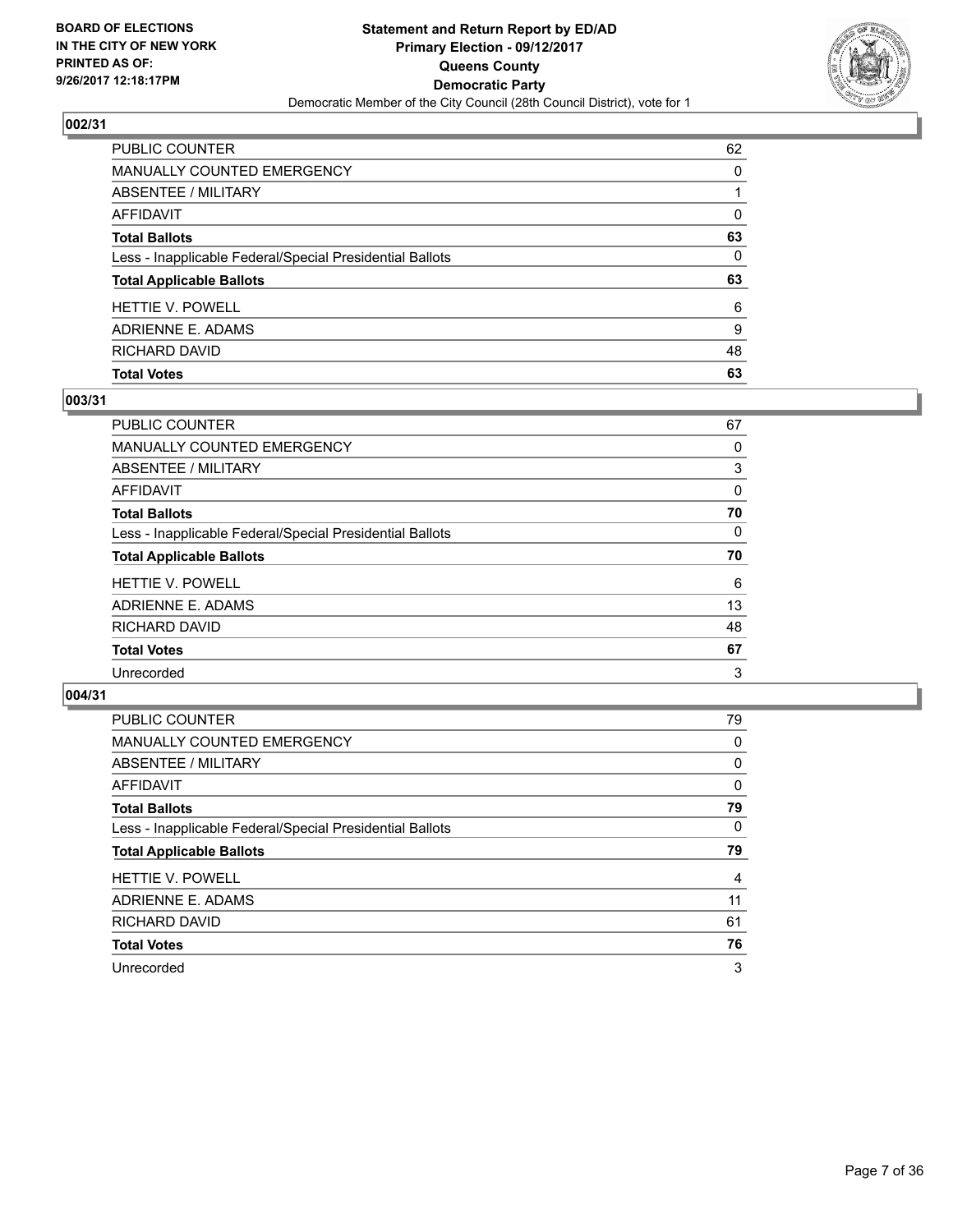

| PUBLIC COUNTER                                           | 76              |
|----------------------------------------------------------|-----------------|
| MANUALLY COUNTED EMERGENCY                               | 0               |
| ABSENTEE / MILITARY                                      | 0               |
| <b>AFFIDAVIT</b>                                         | 0               |
| <b>Total Ballots</b>                                     | 76              |
| Less - Inapplicable Federal/Special Presidential Ballots | 0               |
| <b>Total Applicable Ballots</b>                          | 76              |
| <b>HETTIE V. POWELL</b>                                  | 7               |
| ADRIENNE E. ADAMS                                        | 12 <sup>°</sup> |
| RICHARD DAVID                                            | 56              |
| <b>Total Votes</b>                                       | 75              |
| Unrecorded                                               |                 |

#### **006/31**

| <b>PUBLIC COUNTER</b>                                    | 5        |
|----------------------------------------------------------|----------|
| <b>MANUALLY COUNTED EMERGENCY</b>                        | 0        |
| <b>ABSENTEE / MILITARY</b>                               | 0        |
| <b>AFFIDAVIT</b>                                         | 0        |
| <b>Total Ballots</b>                                     | 5        |
| Less - Inapplicable Federal/Special Presidential Ballots | 0        |
| <b>Total Applicable Ballots</b>                          | 5        |
| <b>HETTIE V. POWELL</b>                                  | $\Omega$ |
| <b>ADRIENNE E. ADAMS</b>                                 | 0        |
| RICHARD DAVID                                            | 5        |
| <b>Total Votes</b>                                       | 5        |
|                                                          |          |

| <b>PUBLIC COUNTER</b>                                    | 90       |
|----------------------------------------------------------|----------|
| <b>MANUALLY COUNTED EMERGENCY</b>                        | 0        |
| ABSENTEE / MILITARY                                      | 0        |
| <b>AFFIDAVIT</b>                                         | $\Omega$ |
| <b>Total Ballots</b>                                     | 90       |
| Less - Inapplicable Federal/Special Presidential Ballots | 0        |
| <b>Total Applicable Ballots</b>                          | 90       |
| <b>HETTIE V. POWELL</b>                                  | 5        |
| ADRIENNE E. ADAMS                                        | 13       |
| RICHARD DAVID                                            | 65       |
|                                                          |          |
| <b>Total Votes</b>                                       | 83       |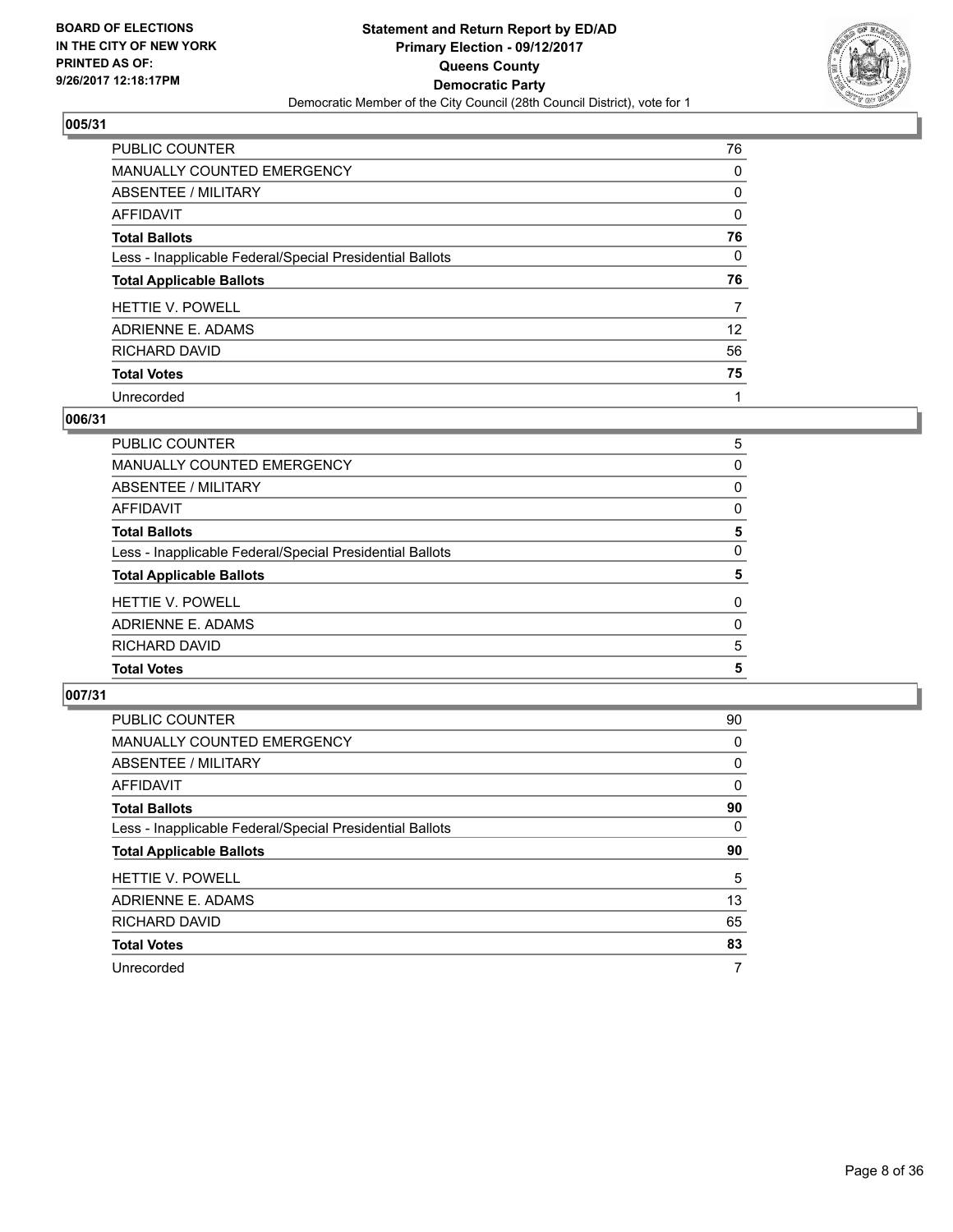

| <b>PUBLIC COUNTER</b>                                    | 60 |
|----------------------------------------------------------|----|
| MANUALLY COUNTED EMERGENCY                               | 0  |
| ABSENTEE / MILITARY                                      | 3  |
| <b>AFFIDAVIT</b>                                         | 0  |
| <b>Total Ballots</b>                                     | 63 |
| Less - Inapplicable Federal/Special Presidential Ballots | 0  |
| <b>Total Applicable Ballots</b>                          | 63 |
| <b>HETTIE V. POWELL</b>                                  | 9  |
| ADRIENNE E. ADAMS                                        | 15 |
| RICHARD DAVID                                            | 37 |
| LETITIA JAMES (WRITE-IN)                                 |    |
| <b>Total Votes</b>                                       | 62 |
| Unrecorded                                               | 1  |

## **010/31**

| <b>PUBLIC COUNTER</b>                                    | 93 |
|----------------------------------------------------------|----|
| <b>MANUALLY COUNTED EMERGENCY</b>                        | 0  |
| ABSENTEE / MILITARY                                      | 0  |
| <b>AFFIDAVIT</b>                                         | 0  |
| <b>Total Ballots</b>                                     | 93 |
| Less - Inapplicable Federal/Special Presidential Ballots | 0  |
|                                                          |    |
| <b>Total Applicable Ballots</b>                          | 93 |
| <b>HETTIE V. POWELL</b>                                  | 13 |
| ADRIENNE E. ADAMS                                        | 11 |
| RICHARD DAVID                                            | 66 |
| <b>Total Votes</b>                                       | 90 |

| <b>PUBLIC COUNTER</b>                                    | 124 |
|----------------------------------------------------------|-----|
| MANUALLY COUNTED EMERGENCY                               | 0   |
| ABSENTEE / MILITARY                                      | 2   |
| AFFIDAVIT                                                | 0   |
| <b>Total Ballots</b>                                     | 126 |
| Less - Inapplicable Federal/Special Presidential Ballots | 0   |
| <b>Total Applicable Ballots</b>                          | 126 |
| <b>HETTIE V. POWELL</b>                                  | 26  |
|                                                          |     |
| ADRIENNE E. ADAMS                                        | 25  |
| RICHARD DAVID                                            | 72  |
| <b>Total Votes</b>                                       | 123 |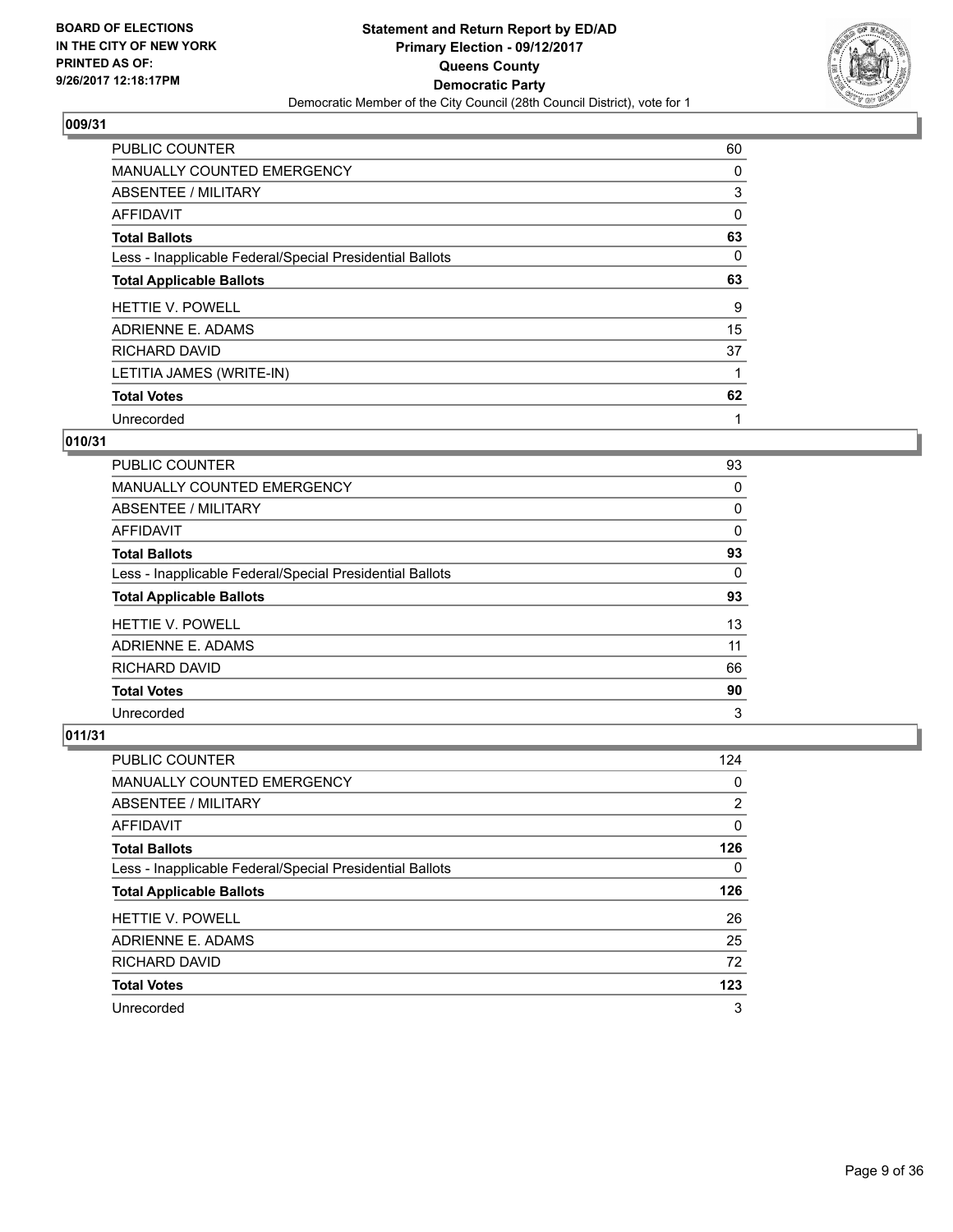

| PUBLIC COUNTER                                           | 70             |
|----------------------------------------------------------|----------------|
| MANUALLY COUNTED EMERGENCY                               | 0              |
| ABSENTEE / MILITARY                                      |                |
| AFFIDAVIT                                                | $\overline{2}$ |
| <b>Total Ballots</b>                                     | 73             |
| Less - Inapplicable Federal/Special Presidential Ballots | 0              |
| <b>Total Applicable Ballots</b>                          | 73             |
| <b>HETTIE V. POWELL</b>                                  | 8              |
| ADRIENNE E. ADAMS                                        | 13             |
| <b>RICHARD DAVID</b>                                     | 50             |
| <b>Total Votes</b>                                       | 71             |
| Unrecorded                                               | $\overline{2}$ |

# **013/31**

| PUBLIC COUNTER                                           | 66 |
|----------------------------------------------------------|----|
| <b>MANUALLY COUNTED EMERGENCY</b>                        | 0  |
| ABSENTEE / MILITARY                                      | 0  |
| AFFIDAVIT                                                |    |
| <b>Total Ballots</b>                                     | 67 |
| Less - Inapplicable Federal/Special Presidential Ballots | 0  |
| <b>Total Applicable Ballots</b>                          | 67 |
| <b>HETTIE V. POWELL</b>                                  | 12 |
| ADRIENNE E. ADAMS                                        | 23 |
| RICHARD DAVID                                            | 32 |
| <b>Total Votes</b>                                       | 67 |

| <b>PUBLIC COUNTER</b>                                    | 66       |
|----------------------------------------------------------|----------|
| <b>MANUALLY COUNTED EMERGENCY</b>                        | $\Omega$ |
| ABSENTEE / MILITARY                                      | 9        |
| <b>AFFIDAVIT</b>                                         | $\Omega$ |
| <b>Total Ballots</b>                                     | 75       |
| Less - Inapplicable Federal/Special Presidential Ballots | 0        |
| <b>Total Applicable Ballots</b>                          | 75       |
| <b>HETTIE V. POWELL</b>                                  | 24       |
| ADRIENNE E. ADAMS                                        | 29       |
| RICHARD DAVID                                            | 21       |
| <b>Total Votes</b>                                       | 74       |
| Unrecorded                                               | 1        |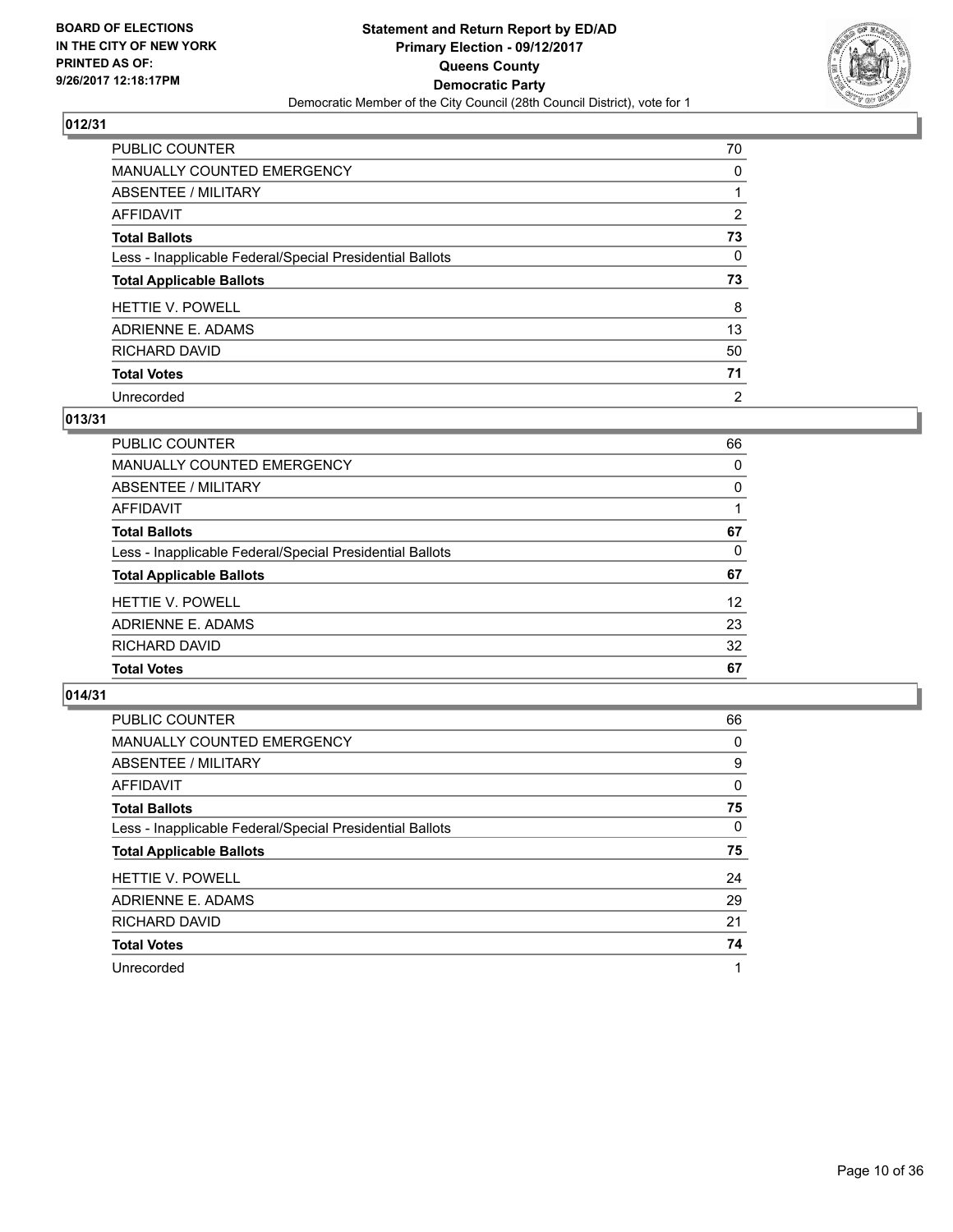

| <b>PUBLIC COUNTER</b>                                    | 63       |
|----------------------------------------------------------|----------|
| <b>MANUALLY COUNTED EMERGENCY</b>                        | 0        |
| ABSENTEE / MILITARY                                      |          |
| AFFIDAVIT                                                |          |
| <b>Total Ballots</b>                                     | 65       |
| Less - Inapplicable Federal/Special Presidential Ballots | $\Omega$ |
| <b>Total Applicable Ballots</b>                          | 65       |
| <b>HETTIE V. POWELL</b>                                  | 11       |
| ADRIENNE E. ADAMS                                        | 30       |
| <b>RICHARD DAVID</b>                                     | 19       |
| <b>Total Votes</b>                                       | 60       |
| Unrecorded                                               | 5        |

#### **016/31**

| <b>PUBLIC COUNTER</b>                                    | 66             |
|----------------------------------------------------------|----------------|
| <b>MANUALLY COUNTED EMERGENCY</b>                        | 0              |
| ABSENTEE / MILITARY                                      | 3              |
| AFFIDAVIT                                                | 0              |
| <b>Total Ballots</b>                                     | 69             |
| Less - Inapplicable Federal/Special Presidential Ballots | 0              |
| <b>Total Applicable Ballots</b>                          | 69             |
| <b>HETTIE V. POWELL</b>                                  | 16             |
| ADRIENNE E. ADAMS                                        | 22             |
| RICHARD DAVID                                            | 29             |
| <b>Total Votes</b>                                       | 67             |
| Unrecorded                                               | $\overline{2}$ |

| <b>PUBLIC COUNTER</b>                                    | 58 |
|----------------------------------------------------------|----|
| <b>MANUALLY COUNTED EMERGENCY</b>                        | 0  |
| ABSENTEE / MILITARY                                      | 6  |
| <b>AFFIDAVIT</b>                                         | 0  |
| <b>Total Ballots</b>                                     | 64 |
| Less - Inapplicable Federal/Special Presidential Ballots | 0  |
| <b>Total Applicable Ballots</b>                          | 64 |
| <b>HETTIE V. POWELL</b>                                  | 16 |
| ADRIENNE E. ADAMS                                        | 27 |
| RICHARD DAVID                                            | 18 |
| <b>Total Votes</b>                                       | 61 |
|                                                          |    |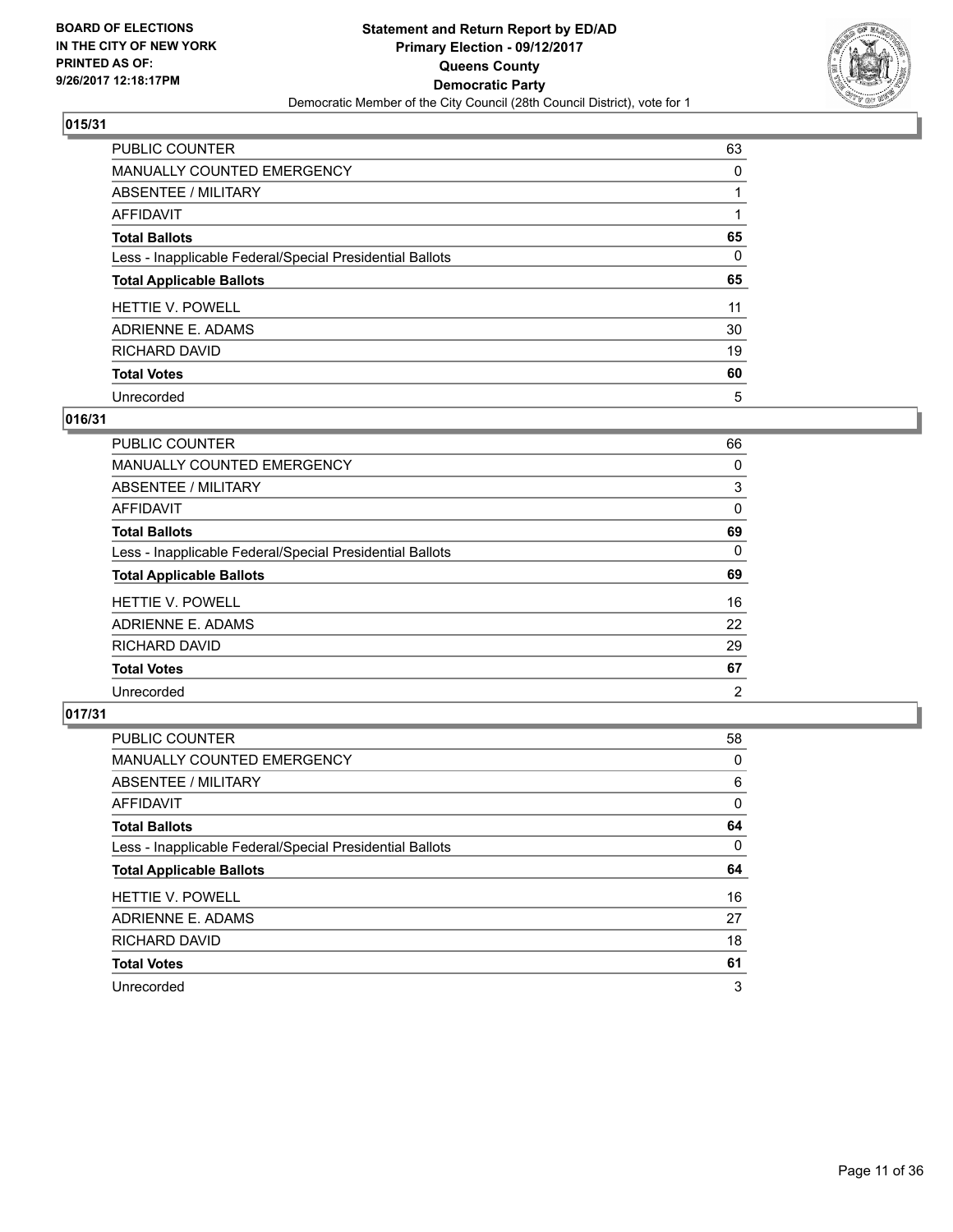

| <b>PUBLIC COUNTER</b>                                    | 93             |
|----------------------------------------------------------|----------------|
| MANUALLY COUNTED EMERGENCY                               | 0              |
| ABSENTEE / MILITARY                                      | $\overline{2}$ |
| <b>AFFIDAVIT</b>                                         | 0              |
| <b>Total Ballots</b>                                     | 95             |
| Less - Inapplicable Federal/Special Presidential Ballots | 0              |
| <b>Total Applicable Ballots</b>                          | 95             |
| <b>HETTIE V. POWELL</b>                                  | 16             |
| ADRIENNE E. ADAMS                                        | 37             |
| RICHARD DAVID                                            | 40             |
| <b>Total Votes</b>                                       | 93             |
| Unrecorded                                               | $\overline{2}$ |

#### **019/31**

| PUBLIC COUNTER                                           | 94             |
|----------------------------------------------------------|----------------|
| MANUALLY COUNTED EMERGENCY                               | 0              |
| ABSENTEE / MILITARY                                      | $\overline{2}$ |
| AFFIDAVIT                                                | 0              |
| <b>Total Ballots</b>                                     | 96             |
| Less - Inapplicable Federal/Special Presidential Ballots | 0              |
| <b>Total Applicable Ballots</b>                          | 96             |
| <b>HETTIE V. POWELL</b>                                  | 20             |
| ADRIENNE E. ADAMS                                        | 33             |
| <b>RICHARD DAVID</b>                                     | 40             |
| JAHI ROSE (WRITE-IN)                                     | $\overline{2}$ |
| <b>Total Votes</b>                                       | 95             |
| Unrecorded                                               | 1              |

| PUBLIC COUNTER                                           | 21 |
|----------------------------------------------------------|----|
| <b>MANUALLY COUNTED EMERGENCY</b>                        | 0  |
| ABSENTEE / MILITARY                                      |    |
| AFFIDAVIT                                                | 0  |
| <b>Total Ballots</b>                                     | 22 |
| Less - Inapplicable Federal/Special Presidential Ballots | 0  |
| <b>Total Applicable Ballots</b>                          | 22 |
| <b>HETTIE V. POWELL</b>                                  |    |
|                                                          |    |
| ADRIENNE E. ADAMS                                        | 3  |
| RICHARD DAVID                                            | 17 |
| <b>Total Votes</b>                                       | 21 |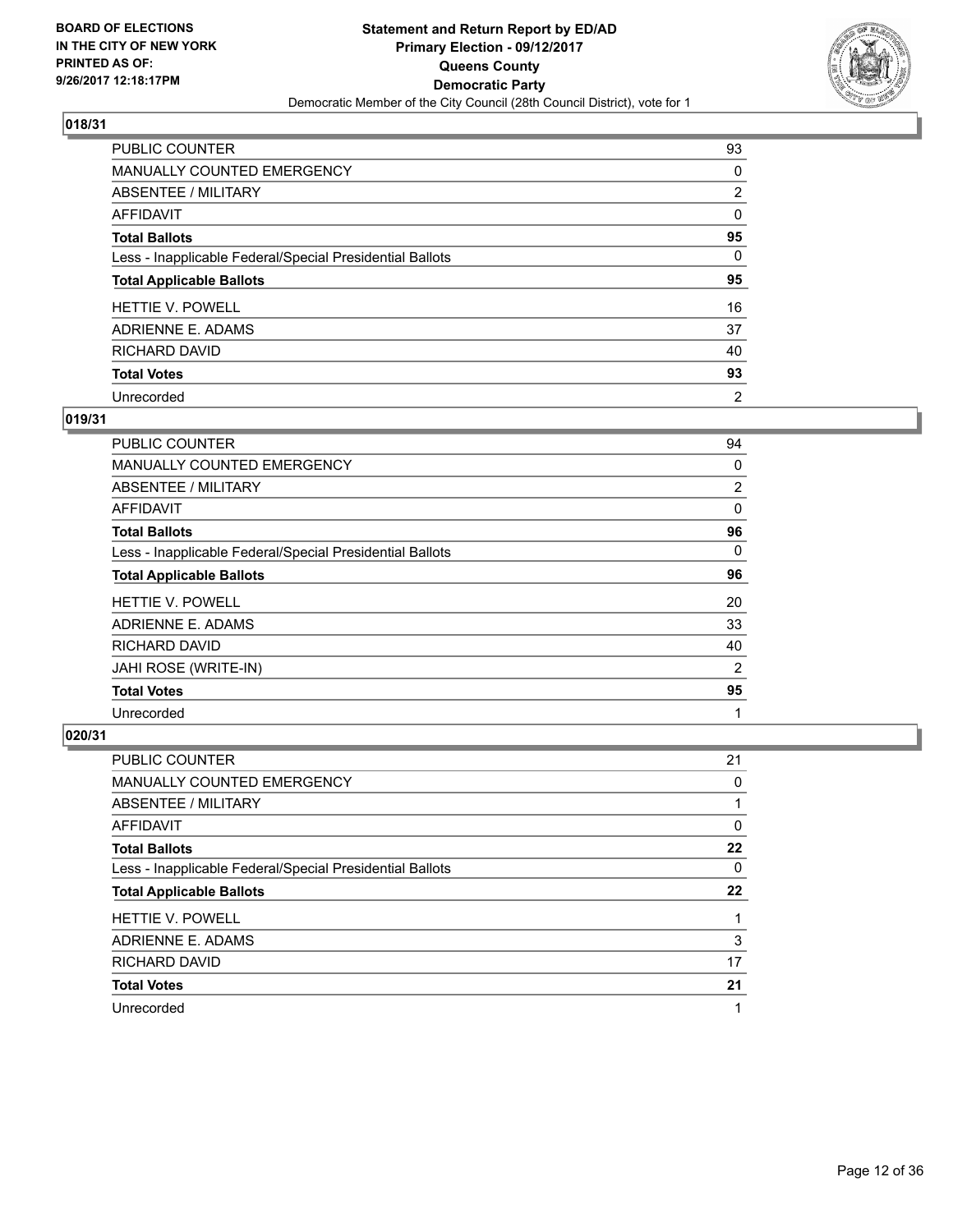

| <b>PUBLIC COUNTER</b>                                    | 57 |
|----------------------------------------------------------|----|
| MANUALLY COUNTED EMERGENCY                               | 0  |
| ABSENTEE / MILITARY                                      | 0  |
| AFFIDAVIT                                                | 0  |
| <b>Total Ballots</b>                                     | 57 |
| Less - Inapplicable Federal/Special Presidential Ballots | 0  |
| <b>Total Applicable Ballots</b>                          | 57 |
| <b>HETTIE V. POWELL</b>                                  | 9  |
| ADRIENNE E. ADAMS                                        | 9  |
| <b>RICHARD DAVID</b>                                     | 38 |
| <b>Total Votes</b>                                       | 56 |
|                                                          |    |

#### **024/31**

| <b>PUBLIC COUNTER</b>                                    | 67 |
|----------------------------------------------------------|----|
| <b>MANUALLY COUNTED EMERGENCY</b>                        | 0  |
| ABSENTEE / MILITARY                                      |    |
| AFFIDAVIT                                                | 0  |
| <b>Total Ballots</b>                                     | 68 |
| Less - Inapplicable Federal/Special Presidential Ballots | 0  |
| <b>Total Applicable Ballots</b>                          | 68 |
| <b>HETTIE V. POWELL</b>                                  | 17 |
| ADRIENNE E. ADAMS                                        | 21 |
| RICHARD DAVID                                            | 29 |
| MIKE SCALA (WRITE-IN)                                    |    |
| <b>Total Votes</b>                                       | 68 |

| <b>PUBLIC COUNTER</b>                                    | 72 |
|----------------------------------------------------------|----|
| <b>MANUALLY COUNTED EMERGENCY</b>                        | 0  |
| <b>ABSENTEE / MILITARY</b>                               |    |
| <b>AFFIDAVIT</b>                                         | 0  |
| Total Ballots                                            | 73 |
| Less - Inapplicable Federal/Special Presidential Ballots | 0  |
| <b>Total Applicable Ballots</b>                          | 73 |
| <b>HETTIE V. POWELL</b>                                  | 9  |
| ADRIENNE E. ADAMS                                        | 17 |
| RICHARD DAVID                                            | 45 |
| <b>Total Votes</b>                                       | 71 |
| Unrecorded                                               | 2  |
| 068/31 COMBINED into: 020/31                             |    |
| 077/31 COMBINED into: 020/31                             |    |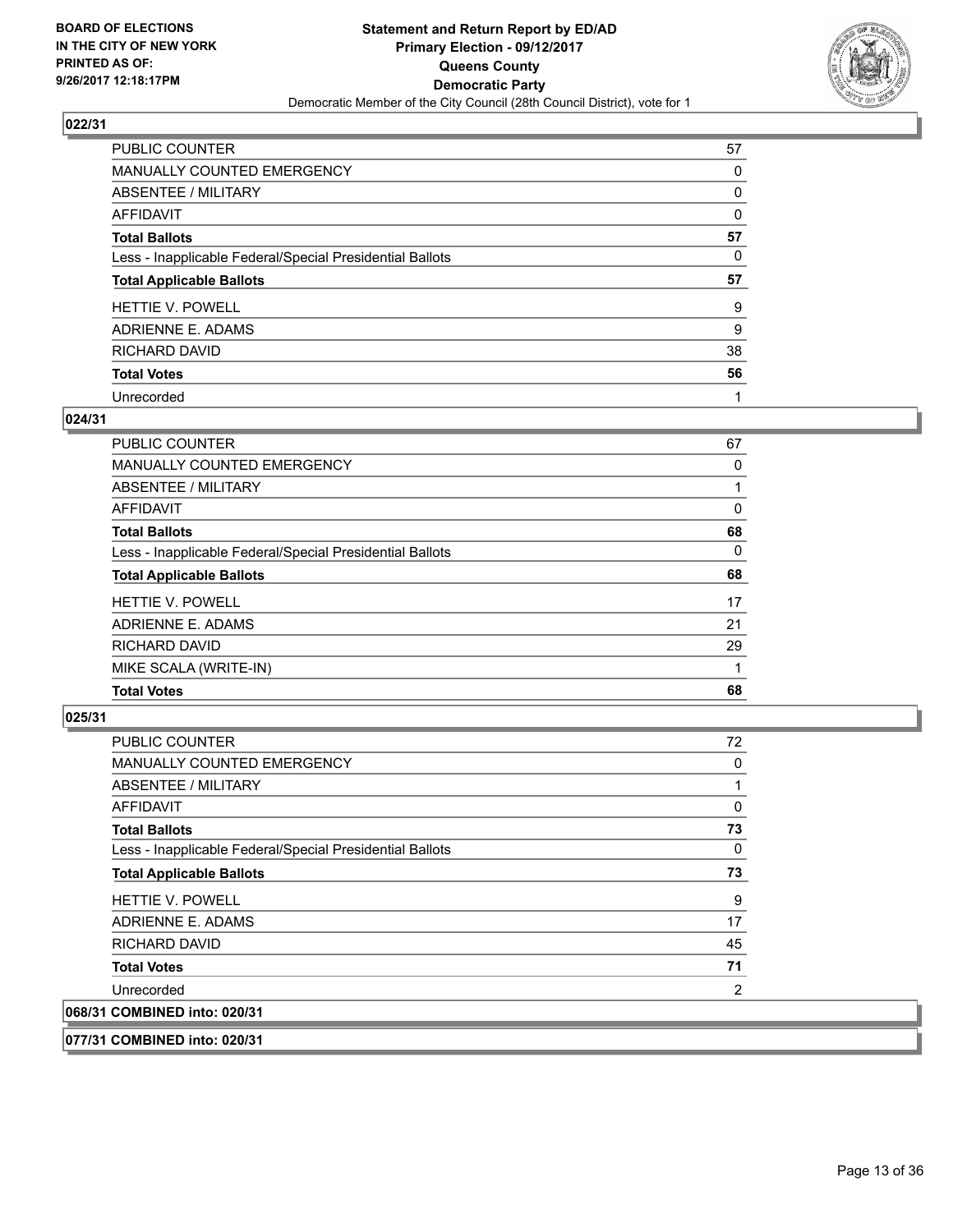

| <b>PUBLIC COUNTER</b>                                    | 92       |
|----------------------------------------------------------|----------|
| <b>MANUALLY COUNTED EMERGENCY</b>                        | 0        |
| <b>ABSENTEE / MILITARY</b>                               |          |
| AFFIDAVIT                                                | $\Omega$ |
| <b>Total Ballots</b>                                     | 93       |
| Less - Inapplicable Federal/Special Presidential Ballots | $\Omega$ |
| <b>Total Applicable Ballots</b>                          | 93       |
| <b>HETTIE V. POWELL</b>                                  | 22       |
| ADRIENNE E. ADAMS                                        | 42       |
| RICHARD DAVID                                            | 29       |
| <b>Total Votes</b>                                       | 93       |

## **081/31**

| PUBLIC COUNTER                                           | 43 |
|----------------------------------------------------------|----|
| <b>MANUALLY COUNTED EMERGENCY</b>                        | 0  |
| <b>ABSENTEE / MILITARY</b>                               | 0  |
| AFFIDAVIT                                                | 0  |
| <b>Total Ballots</b>                                     | 43 |
| Less - Inapplicable Federal/Special Presidential Ballots | 0  |
| <b>Total Applicable Ballots</b>                          | 43 |
| <b>HETTIE V. POWELL</b>                                  | 5  |
| ADRIENNE E. ADAMS                                        | 10 |
| RICHARD DAVID                                            | 27 |
| <b>Total Votes</b>                                       | 42 |
| Unrecorded                                               |    |
|                                                          |    |

| <b>PUBLIC COUNTER</b>                                    | 84             |
|----------------------------------------------------------|----------------|
| <b>MANUALLY COUNTED EMERGENCY</b>                        | 0              |
| ABSENTEE / MILITARY                                      |                |
| AFFIDAVIT                                                | $\overline{2}$ |
| <b>Total Ballots</b>                                     | 87             |
| Less - Inapplicable Federal/Special Presidential Ballots | 0              |
| <b>Total Applicable Ballots</b>                          | 87             |
| <b>HETTIE V. POWELL</b>                                  | 3              |
| ADRIENNE E. ADAMS                                        | 12             |
| RICHARD DAVID                                            | 71             |
| UNATTRIBUTABLE WRITE-IN (WRITE-IN)                       |                |
| <b>Total Votes</b>                                       | 87             |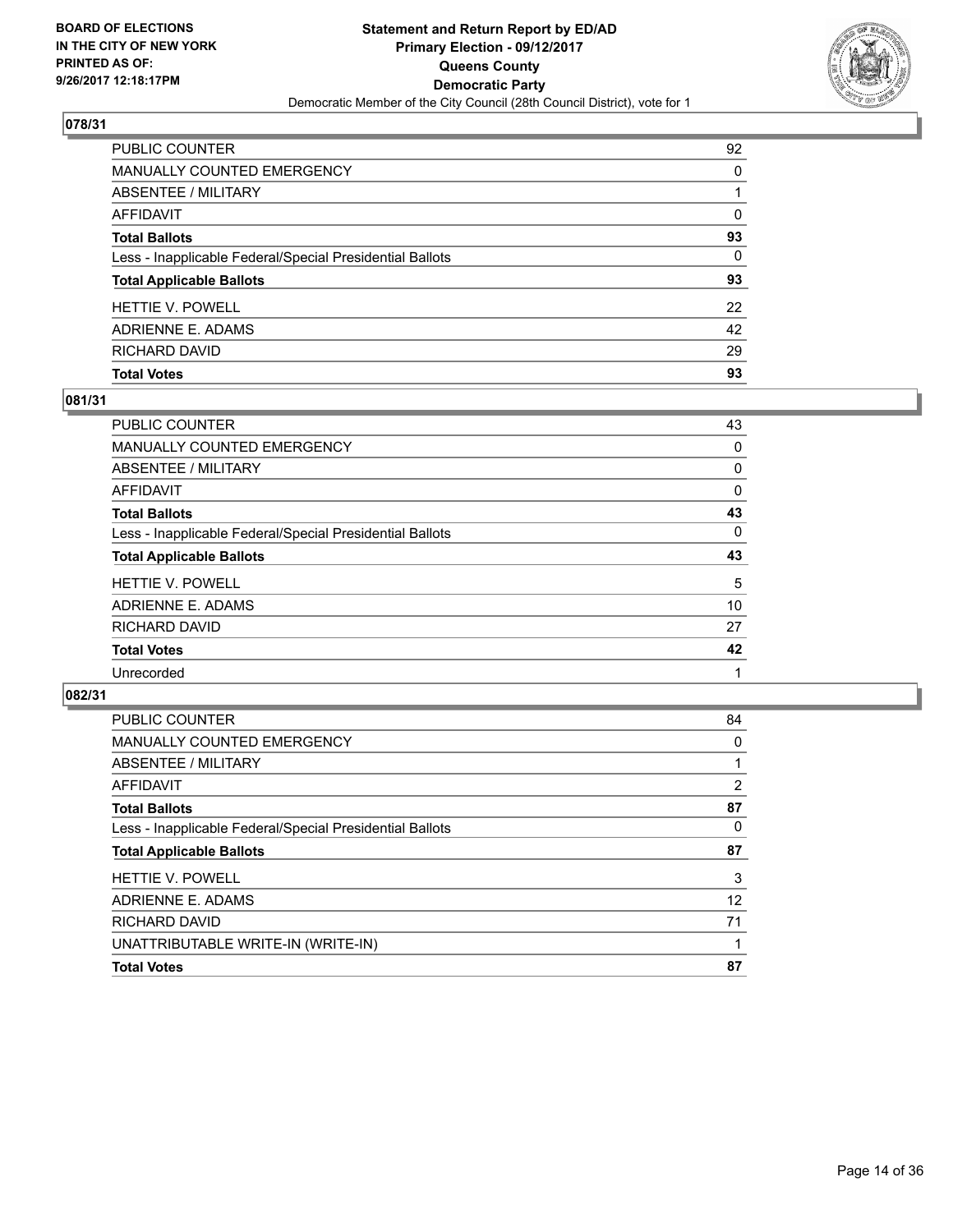

| <b>PUBLIC COUNTER</b>                                    | 75 |
|----------------------------------------------------------|----|
| MANUALLY COUNTED EMERGENCY                               | 0  |
| ABSENTEE / MILITARY                                      |    |
| <b>AFFIDAVIT</b>                                         |    |
| <b>Total Ballots</b>                                     | 77 |
| Less - Inapplicable Federal/Special Presidential Ballots | 0  |
| <b>Total Applicable Ballots</b>                          | 77 |
| <b>HETTIE V. POWELL</b>                                  | 42 |
| ADRIENNE E. ADAMS                                        | 23 |
| <b>RICHARD DAVID</b>                                     | 11 |
| <b>Total Votes</b>                                       | 76 |
| Unrecorded                                               |    |

# **016/32**

| <b>PUBLIC COUNTER</b>                                    | 70 |
|----------------------------------------------------------|----|
| <b>MANUALLY COUNTED EMERGENCY</b>                        | 0  |
| ABSENTEE / MILITARY                                      | 4  |
| AFFIDAVIT                                                |    |
| <b>Total Ballots</b>                                     | 75 |
| Less - Inapplicable Federal/Special Presidential Ballots | 0  |
| <b>Total Applicable Ballots</b>                          | 75 |
| <b>HETTIE V. POWELL</b>                                  | 32 |
| ADRIENNE E. ADAMS                                        | 31 |
| RICHARD DAVID                                            | 11 |
| RORY LANCMAN (WRITE-IN)                                  |    |
| <b>Total Votes</b>                                       | 75 |

| <b>PUBLIC COUNTER</b>                                    | 101 |
|----------------------------------------------------------|-----|
| MANUALLY COUNTED EMERGENCY                               | 0   |
| ABSENTEE / MILITARY                                      |     |
| AFFIDAVIT                                                |     |
| <b>Total Ballots</b>                                     | 103 |
| Less - Inapplicable Federal/Special Presidential Ballots | 0   |
| <b>Total Applicable Ballots</b>                          | 103 |
| <b>HETTIE V. POWELL</b>                                  | 18  |
| ADRIENNE E. ADAMS                                        | 47  |
| <b>RICHARD DAVID</b>                                     | 32  |
| UNATTRIBUTABLE WRITE-IN (WRITE-IN)                       |     |
| <b>Total Votes</b>                                       | 98  |
| Unrecorded                                               | 5   |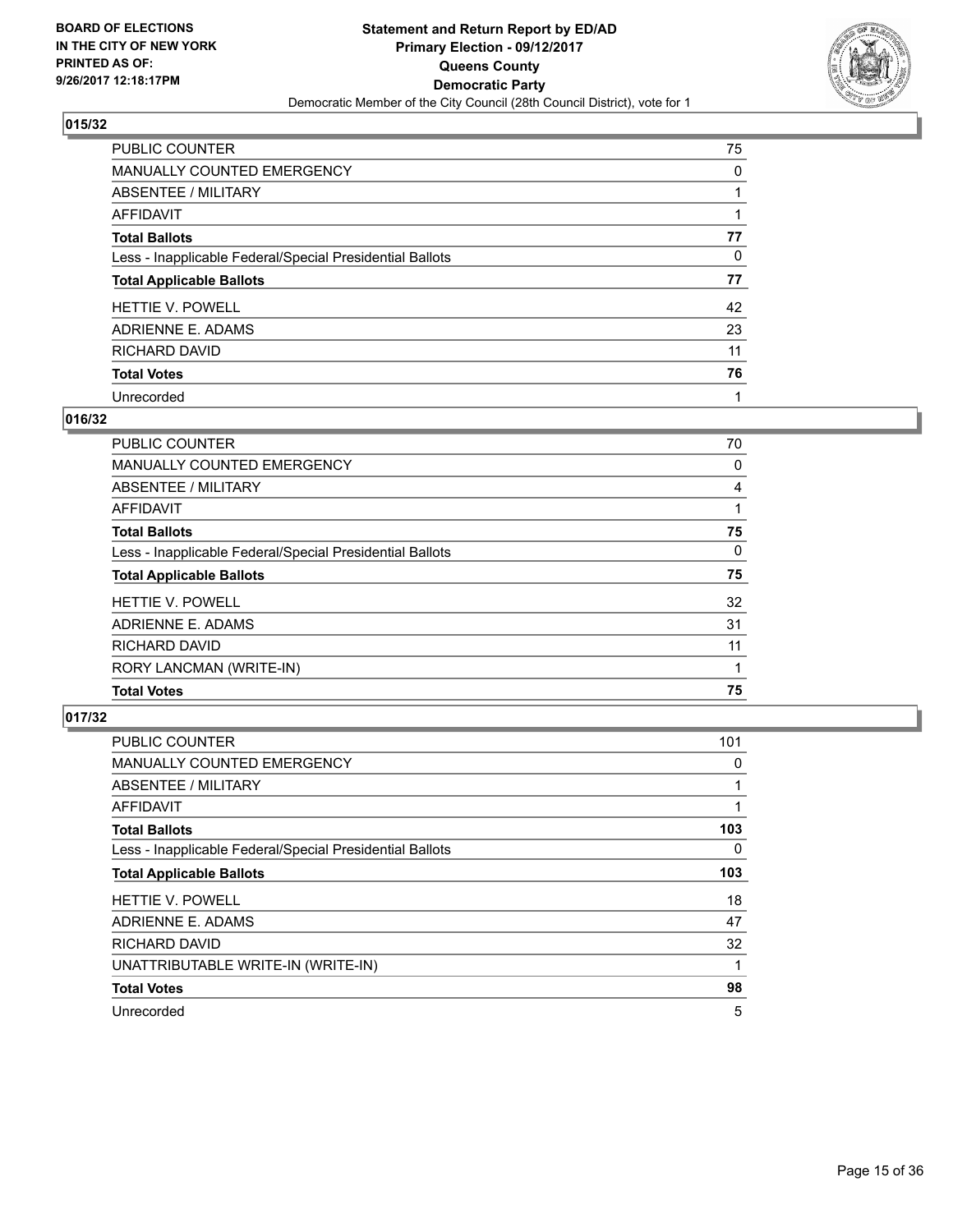

| <b>PUBLIC COUNTER</b>                                    | 34             |
|----------------------------------------------------------|----------------|
| <b>MANUALLY COUNTED EMERGENCY</b>                        | 0              |
| ABSENTEE / MILITARY                                      | 3              |
| AFFIDAVIT                                                | 0              |
| <b>Total Ballots</b>                                     | 37             |
| Less - Inapplicable Federal/Special Presidential Ballots | 0              |
| <b>Total Applicable Ballots</b>                          | 37             |
| <b>HETTIE V. POWELL</b>                                  | 6              |
| ADRIENNE E. ADAMS                                        | 14             |
| RICHARD DAVID                                            | 15             |
| <b>Total Votes</b>                                       | 35             |
| Unrecorded                                               | $\overline{2}$ |

# **019/32**

| <b>PUBLIC COUNTER</b>                                    | 72             |
|----------------------------------------------------------|----------------|
| <b>MANUALLY COUNTED EMERGENCY</b>                        | 0              |
| ABSENTEE / MILITARY                                      | 0              |
| <b>AFFIDAVIT</b>                                         |                |
| <b>Total Ballots</b>                                     | 73             |
| Less - Inapplicable Federal/Special Presidential Ballots | 0              |
| <b>Total Applicable Ballots</b>                          | 73             |
| <b>HETTIE V. POWELL</b>                                  | 8              |
| ADRIENNE E. ADAMS                                        | 21             |
| RICHARD DAVID                                            | 42             |
| <b>Total Votes</b>                                       | 71             |
| Unrecorded                                               | $\overline{2}$ |

| <b>PUBLIC COUNTER</b>                                    | 64 |
|----------------------------------------------------------|----|
| <b>MANUALLY COUNTED EMERGENCY</b>                        | 0  |
| ABSENTEE / MILITARY                                      | 0  |
| <b>AFFIDAVIT</b>                                         | 2  |
| <b>Total Ballots</b>                                     | 66 |
| Less - Inapplicable Federal/Special Presidential Ballots | 0  |
| <b>Total Applicable Ballots</b>                          | 66 |
| <b>HETTIE V. POWELL</b>                                  | 11 |
| ADRIENNE E. ADAMS                                        | 12 |
| <b>RICHARD DAVID</b>                                     | 41 |
| UNATTRIBUTABLE WRITE-IN (WRITE-IN)                       |    |
| <b>Total Votes</b>                                       | 65 |
| Unrecorded                                               | 1  |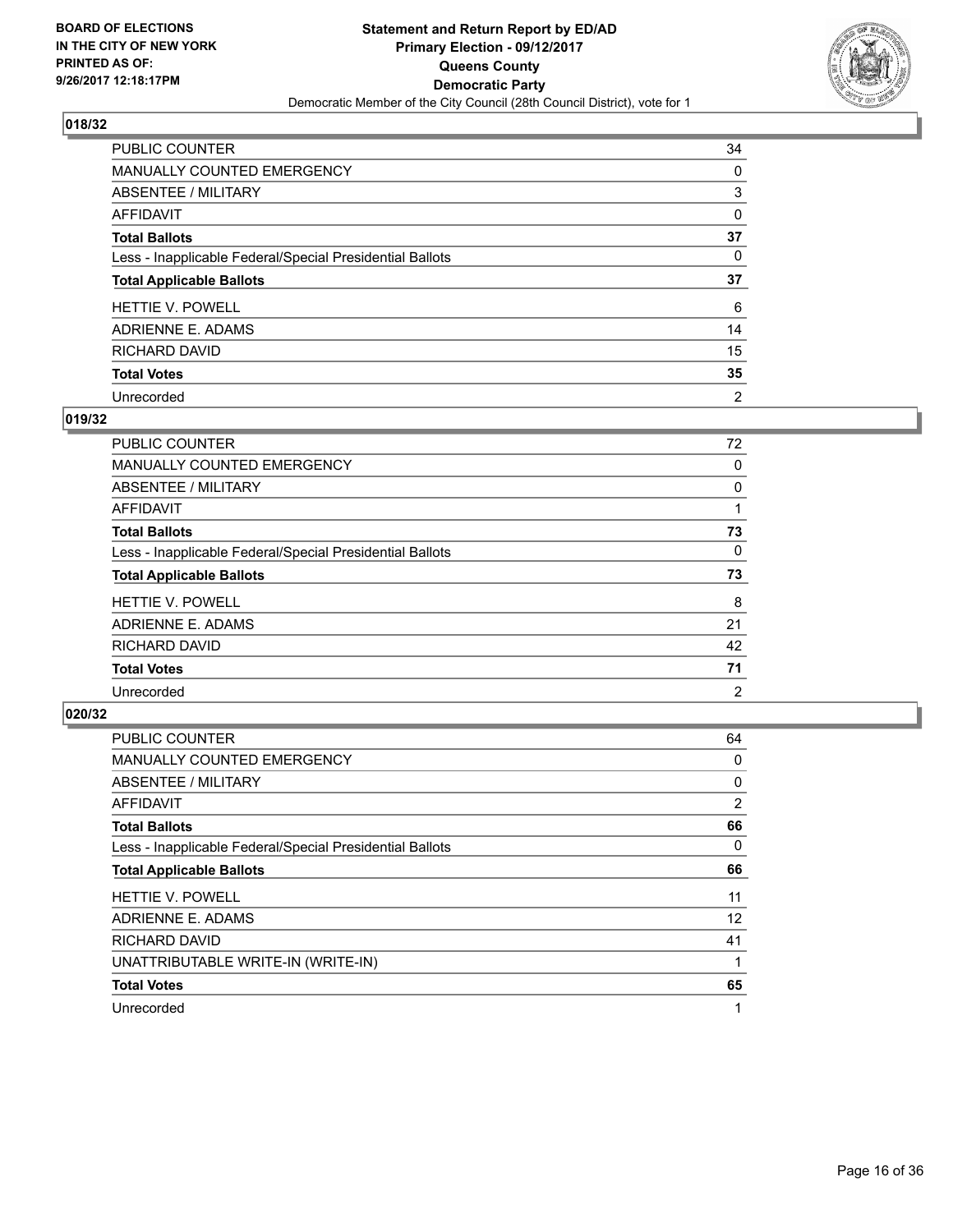

| PUBLIC COUNTER                                           | 45 |
|----------------------------------------------------------|----|
| <b>MANUALLY COUNTED EMERGENCY</b>                        | 0  |
| ABSENTEE / MILITARY                                      | 3  |
| AFFIDAVIT                                                | 0  |
| <b>Total Ballots</b>                                     | 48 |
| Less - Inapplicable Federal/Special Presidential Ballots | 0  |
| <b>Total Applicable Ballots</b>                          | 48 |
| <b>HETTIE V. POWELL</b>                                  | 3  |
| ADRIENNE E. ADAMS                                        | 24 |
| RICHARD DAVID                                            | 18 |
| <b>Total Votes</b>                                       | 45 |
| Unrecorded                                               | 3  |

#### **022/32**

| <b>PUBLIC COUNTER</b>                                    | 59             |
|----------------------------------------------------------|----------------|
| MANUALLY COUNTED EMERGENCY                               | 0              |
| ABSENTEE / MILITARY                                      | 0              |
| AFFIDAVIT                                                | $\overline{2}$ |
| <b>Total Ballots</b>                                     | 61             |
| Less - Inapplicable Federal/Special Presidential Ballots | 0              |
| <b>Total Applicable Ballots</b>                          | 61             |
| <b>HETTIE V. POWELL</b>                                  | 21             |
| ADRIENNE E. ADAMS                                        | 25             |
| RICHARD DAVID                                            | 15             |
| <b>Total Votes</b>                                       | 61             |
|                                                          |                |

| <b>PUBLIC COUNTER</b>                                    | 89 |
|----------------------------------------------------------|----|
| MANUALLY COUNTED EMERGENCY                               | 0  |
| ABSENTEE / MILITARY                                      | 0  |
| AFFIDAVIT                                                | 0  |
| <b>Total Ballots</b>                                     | 89 |
| Less - Inapplicable Federal/Special Presidential Ballots | 0  |
| <b>Total Applicable Ballots</b>                          | 89 |
| <b>HETTIE V. POWELL</b>                                  | 27 |
| ADRIENNE E. ADAMS                                        | 38 |
| RICHARD DAVID                                            | 22 |
| UNATTRIBUTABLE WRITE-IN (WRITE-IN)                       |    |
| <b>Total Votes</b>                                       | 88 |
| Unrecorded                                               | 1  |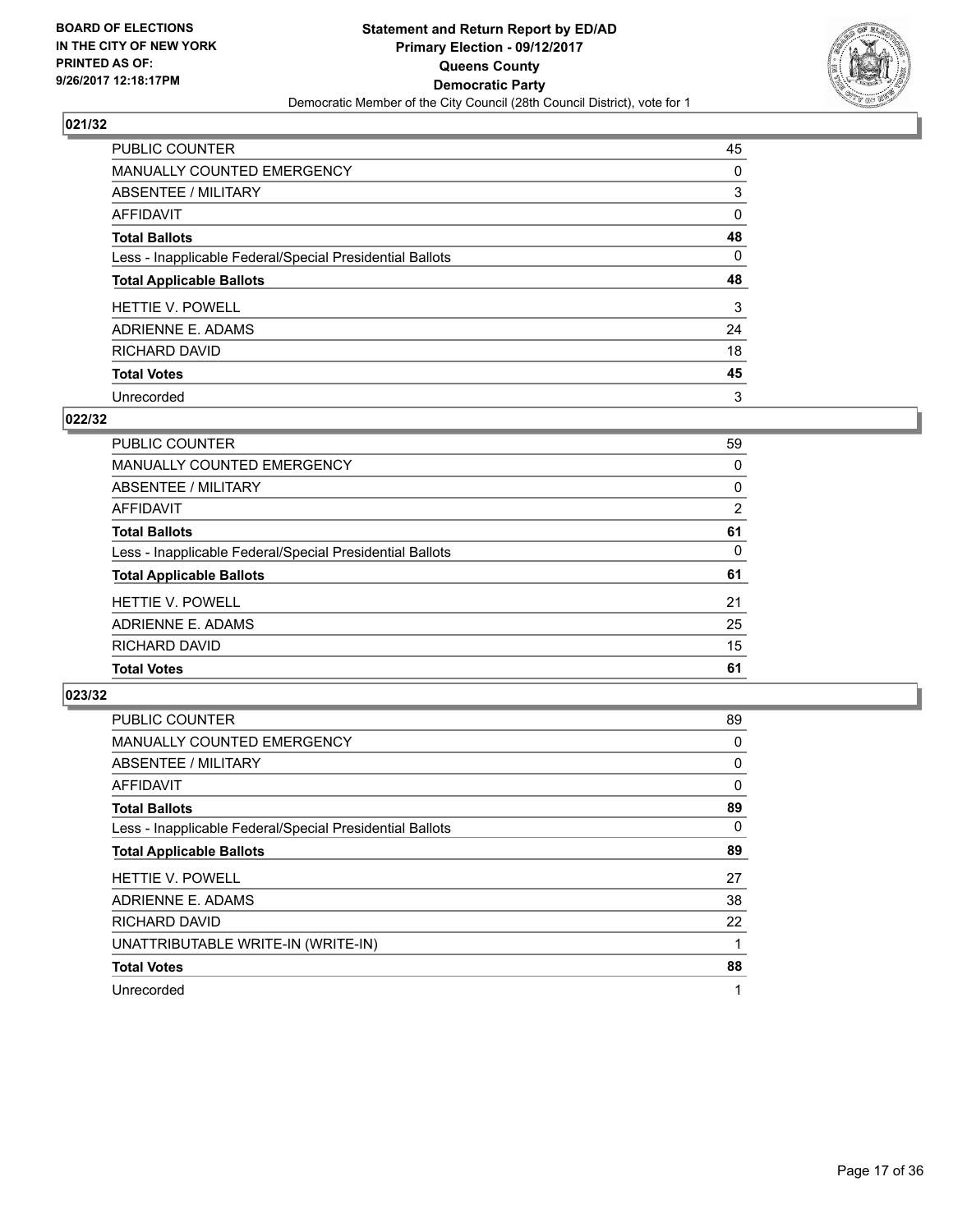

| <b>PUBLIC COUNTER</b>                                    | 58 |
|----------------------------------------------------------|----|
| MANUALLY COUNTED EMERGENCY                               | 0  |
| ABSENTEE / MILITARY                                      | 0  |
| <b>AFFIDAVIT</b>                                         |    |
| <b>Total Ballots</b>                                     | 59 |
| Less - Inapplicable Federal/Special Presidential Ballots | 0  |
| <b>Total Applicable Ballots</b>                          | 59 |
| <b>HETTIE V. POWELL</b>                                  | 11 |
| ADRIENNE E. ADAMS                                        | 22 |
| <b>RICHARD DAVID</b>                                     | 22 |
| TAIGALOU RAHMAN (WRITE-IN)                               | 1  |
| <b>Total Votes</b>                                       | 56 |
| Unrecorded                                               | 3  |

## **025/32**

| <b>PUBLIC COUNTER</b>                                    | 99       |
|----------------------------------------------------------|----------|
| <b>MANUALLY COUNTED EMERGENCY</b>                        | 0        |
| ABSENTEE / MILITARY                                      | 4        |
| AFFIDAVIT                                                |          |
| <b>Total Ballots</b>                                     | 104      |
| Less - Inapplicable Federal/Special Presidential Ballots | $\Omega$ |
| <b>Total Applicable Ballots</b>                          | 104      |
| <b>HETTIE V. POWELL</b>                                  | 53       |
| ADRIENNE E. ADAMS                                        | 33       |
| <b>RICHARD DAVID</b>                                     | 16       |
| IRA DANEEK MILLER (WRITE-IN)                             | 1        |
| <b>Total Votes</b>                                       | 103      |
| Unrecorded                                               | 1        |

| PUBLIC COUNTER                                           | 87 |
|----------------------------------------------------------|----|
| MANUALLY COUNTED EMERGENCY                               | 0  |
| ABSENTEE / MILITARY                                      | 3  |
| AFFIDAVIT                                                | 3  |
| <b>Total Ballots</b>                                     | 93 |
| Less - Inapplicable Federal/Special Presidential Ballots | 0  |
| <b>Total Applicable Ballots</b>                          | 93 |
| <b>HETTIE V. POWELL</b>                                  | 42 |
| ADRIENNE E. ADAMS                                        | 38 |
| RICHARD DAVID                                            | 12 |
| <b>Total Votes</b>                                       | 92 |
| Unrecorded                                               |    |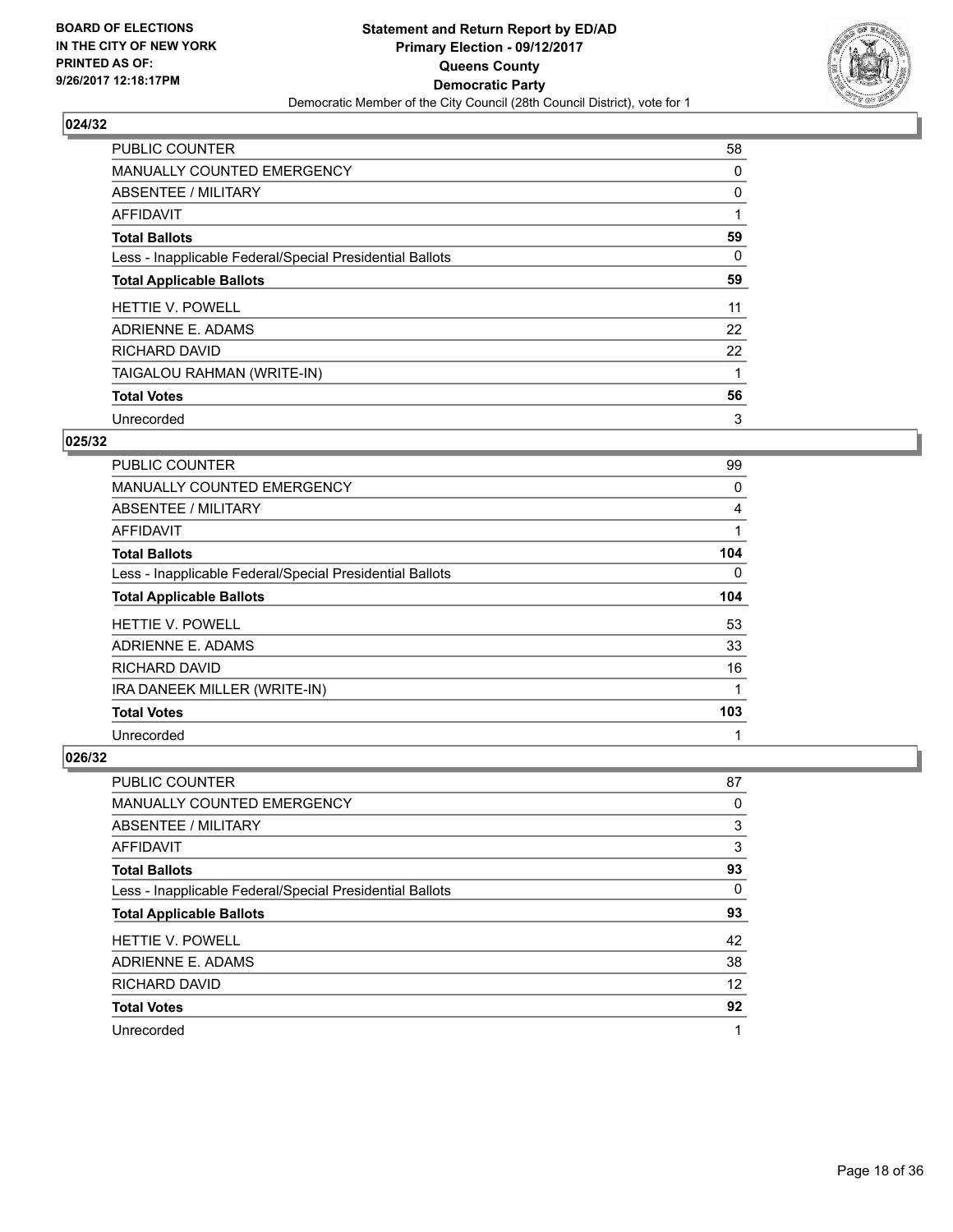

| <b>PUBLIC COUNTER</b>                                    | 94             |
|----------------------------------------------------------|----------------|
| <b>MANUALLY COUNTED EMERGENCY</b>                        | 0              |
| <b>ABSENTEE / MILITARY</b>                               | 42             |
| AFFIDAVIT                                                | 0              |
| <b>Total Ballots</b>                                     | 136            |
| Less - Inapplicable Federal/Special Presidential Ballots | 0              |
| <b>Total Applicable Ballots</b>                          | 136            |
| <b>HETTIE V. POWELL</b>                                  | 60             |
| ADRIENNE E. ADAMS                                        | 64             |
| RICHARD DAVID                                            | 10             |
| <b>Total Votes</b>                                       | 134            |
| Unrecorded                                               | $\overline{2}$ |

#### **028/32**

| <b>PUBLIC COUNTER</b>                                    | 81 |
|----------------------------------------------------------|----|
| MANUALLY COUNTED EMERGENCY                               | 0  |
| ABSENTEE / MILITARY                                      | 8  |
| <b>AFFIDAVIT</b>                                         |    |
| <b>Total Ballots</b>                                     | 90 |
| Less - Inapplicable Federal/Special Presidential Ballots | 0  |
| <b>Total Applicable Ballots</b>                          | 90 |
| <b>HETTIE V. POWELL</b>                                  | 27 |
| ADRIENNE E. ADAMS                                        | 45 |
| RICHARD DAVID                                            | 12 |
| <b>Total Votes</b>                                       | 84 |
| Unrecorded                                               | 6  |

| <b>PUBLIC COUNTER</b>                                    | 93 |
|----------------------------------------------------------|----|
| <b>MANUALLY COUNTED EMERGENCY</b>                        | 0  |
| ABSENTEE / MILITARY                                      | 3  |
| AFFIDAVIT                                                | 0  |
| <b>Total Ballots</b>                                     | 96 |
| Less - Inapplicable Federal/Special Presidential Ballots | 0  |
| <b>Total Applicable Ballots</b>                          | 96 |
| <b>HETTIE V. POWELL</b>                                  | 26 |
| ADRIENNE E. ADAMS                                        | 46 |
| RICHARD DAVID                                            | 23 |
| <b>Total Votes</b>                                       | 95 |
| Unrecorded                                               | 1  |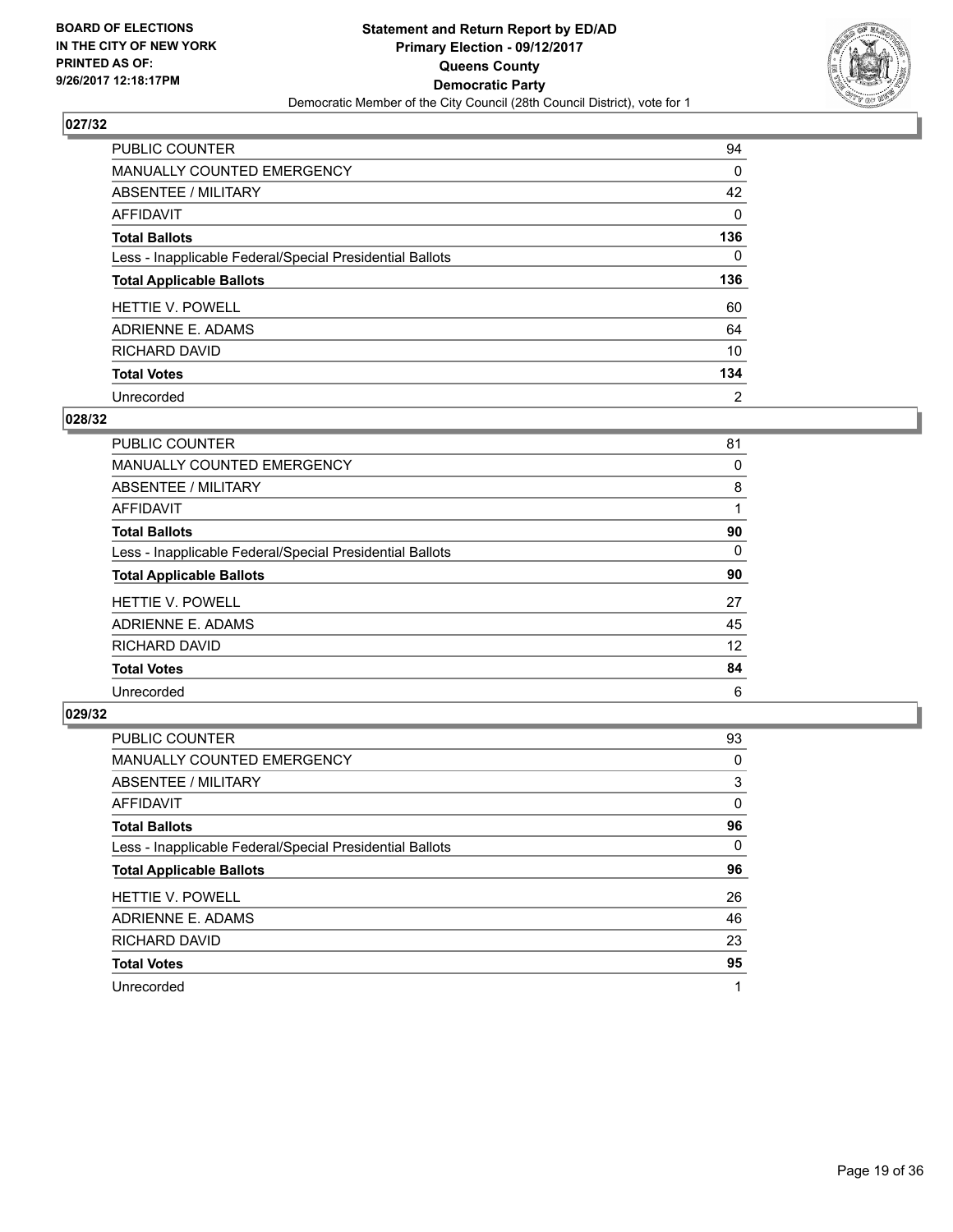

| <b>Total Votes</b>                                       | 98       |
|----------------------------------------------------------|----------|
| RICHARD DAVID                                            | 15       |
| ADRIENNE E. ADAMS                                        | 53       |
| HETTIE V. POWELL                                         | 30       |
| <b>Total Applicable Ballots</b>                          | 98       |
| Less - Inapplicable Federal/Special Presidential Ballots | $\Omega$ |
| <b>Total Ballots</b>                                     | 98       |
| <b>AFFIDAVIT</b>                                         | 2        |
| <b>ABSENTEE / MILITARY</b>                               |          |
| MANUALLY COUNTED EMERGENCY                               | $\Omega$ |
| PUBLIC COUNTER                                           | 95       |

## **031/32**

| PUBLIC COUNTER                                           | 127 |
|----------------------------------------------------------|-----|
| <b>MANUALLY COUNTED EMERGENCY</b>                        | 0   |
| ABSENTEE / MILITARY                                      | 3   |
| AFFIDAVIT                                                | 0   |
| <b>Total Ballots</b>                                     | 130 |
| Less - Inapplicable Federal/Special Presidential Ballots | 0   |
| <b>Total Applicable Ballots</b>                          | 130 |
| <b>HETTIE V. POWELL</b>                                  | 31  |
| ADRIENNE E. ADAMS                                        | 43  |
| <b>RICHARD DAVID</b>                                     | 51  |
| MAUREEN KING (WRITE-IN)                                  |     |
| <b>Total Votes</b>                                       | 126 |
| Unrecorded                                               | 4   |

| <b>PUBLIC COUNTER</b>                                    | 93             |
|----------------------------------------------------------|----------------|
| MANUALLY COUNTED EMERGENCY                               | 0              |
| ABSENTEE / MILITARY                                      | 0              |
| <b>AFFIDAVIT</b>                                         | $\Omega$       |
| <b>Total Ballots</b>                                     | 93             |
| Less - Inapplicable Federal/Special Presidential Ballots | 0              |
| <b>Total Applicable Ballots</b>                          | 93             |
| <b>HETTIE V. POWELL</b>                                  | 21             |
| ADRIENNE E. ADAMS                                        | 37             |
| RICHARD DAVID                                            | 33             |
| <b>Total Votes</b>                                       | 91             |
| Unrecorded                                               | $\overline{2}$ |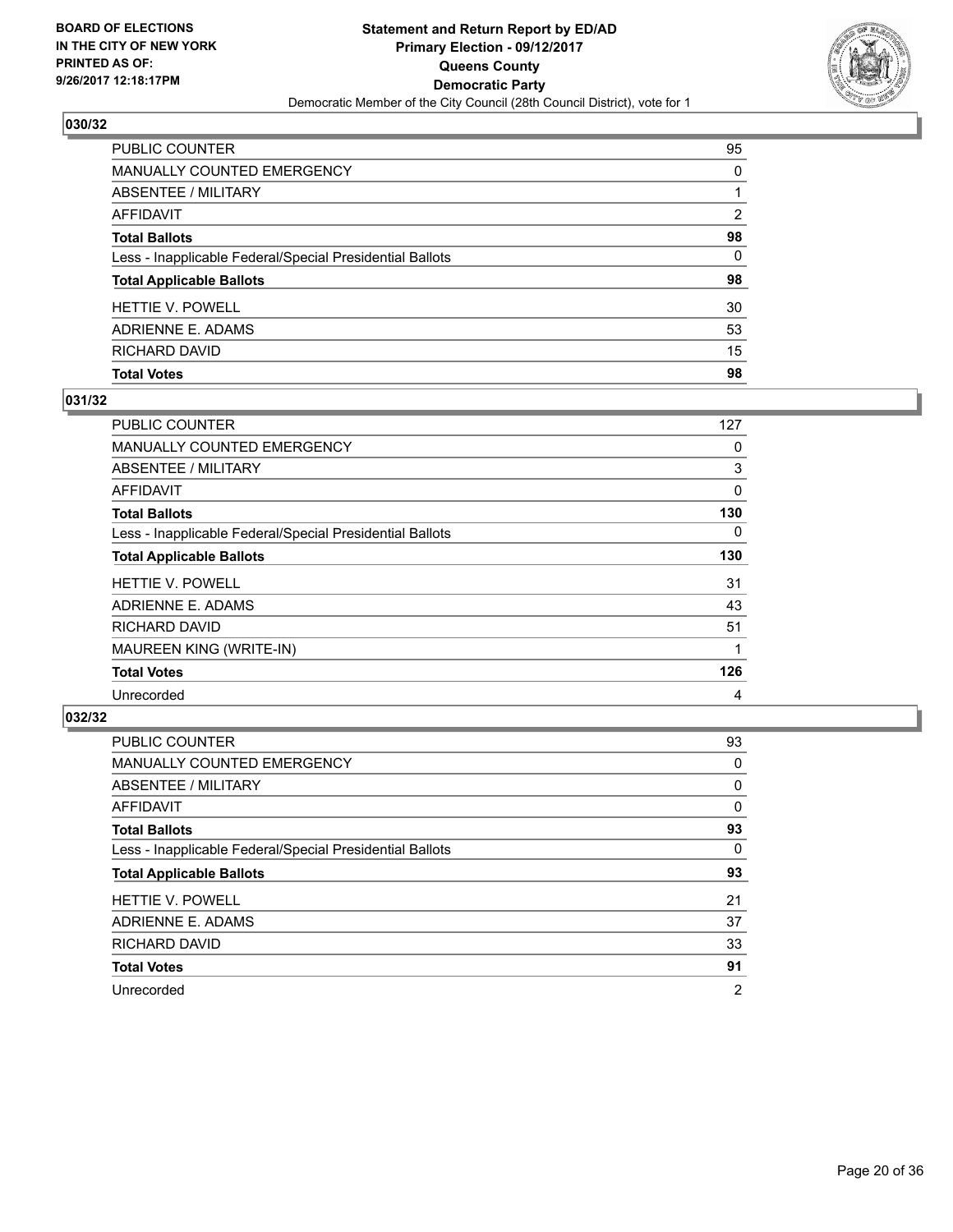

| <b>PUBLIC COUNTER</b>                                    | 143            |
|----------------------------------------------------------|----------------|
| <b>MANUALLY COUNTED EMERGENCY</b>                        | 0              |
| ABSENTEE / MILITARY                                      | 3              |
| AFFIDAVIT                                                | $\overline{2}$ |
| <b>Total Ballots</b>                                     | 148            |
| Less - Inapplicable Federal/Special Presidential Ballots | 0              |
| <b>Total Applicable Ballots</b>                          | 148            |
| <b>HETTIE V. POWELL</b>                                  | 41             |
| ADRIENNE E. ADAMS                                        | 79             |
| <b>RICHARD DAVID</b>                                     | 26             |
| <b>Total Votes</b>                                       | 146            |
| Unrecorded                                               | $\overline{2}$ |

#### **034/32**

| <b>PUBLIC COUNTER</b>                                    | 106 |
|----------------------------------------------------------|-----|
| <b>MANUALLY COUNTED EMERGENCY</b>                        | 0   |
| ABSENTEE / MILITARY                                      | 3   |
| AFFIDAVIT                                                | 0   |
| <b>Total Ballots</b>                                     | 109 |
| Less - Inapplicable Federal/Special Presidential Ballots | 0   |
| <b>Total Applicable Ballots</b>                          | 109 |
| <b>HETTIE V. POWELL</b>                                  | 23  |
| ADRIENNE E. ADAMS                                        | 65  |
| RICHARD DAVID                                            | 17  |
| <b>Total Votes</b>                                       | 105 |
| Unrecorded                                               | 4   |

| <b>PUBLIC COUNTER</b>                                    | 89 |
|----------------------------------------------------------|----|
| MANUALLY COUNTED EMERGENCY                               | 0  |
| ABSENTEE / MILITARY                                      | 0  |
| AFFIDAVIT                                                | 1  |
| <b>Total Ballots</b>                                     | 90 |
| Less - Inapplicable Federal/Special Presidential Ballots | 0  |
| <b>Total Applicable Ballots</b>                          | 90 |
| <b>HETTIE V. POWELL</b>                                  | 30 |
| ADRIENNE E. ADAMS                                        | 43 |
| RICHARD DAVID                                            | 12 |
| UNATTRIBUTABLE WRITE-IN (WRITE-IN)                       | 1  |
| UNCOUNTED WRITE-IN PER STATUTE (WRITE-IN)                | 1  |
| <b>Total Votes</b>                                       | 87 |
| Unrecorded                                               | 3  |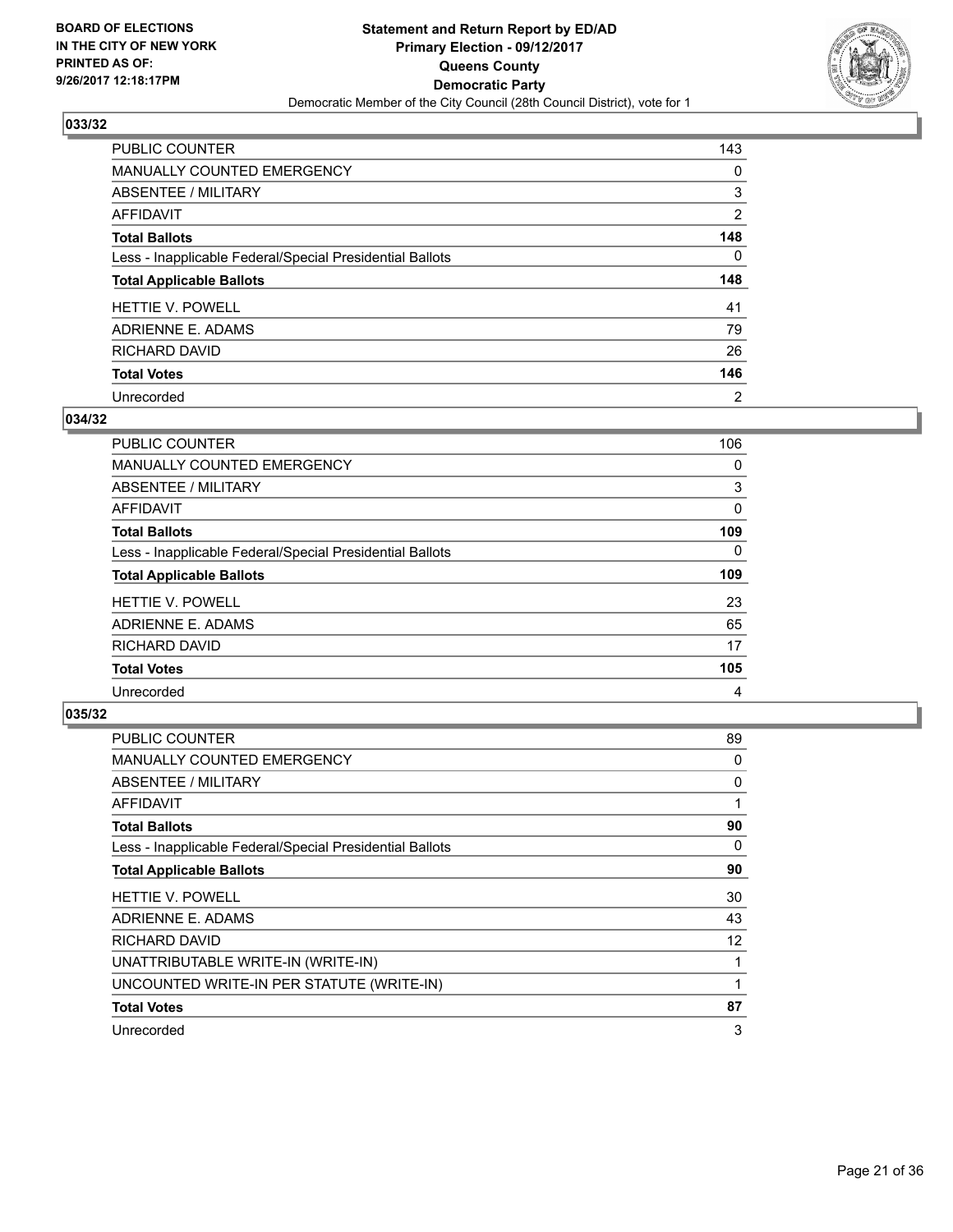

| <b>PUBLIC COUNTER</b>                                    | 84 |
|----------------------------------------------------------|----|
| MANUALLY COUNTED EMERGENCY                               | 0  |
| ABSENTEE / MILITARY                                      | 3  |
| AFFIDAVIT                                                | 0  |
| <b>Total Ballots</b>                                     | 87 |
| Less - Inapplicable Federal/Special Presidential Ballots | 0  |
| <b>Total Applicable Ballots</b>                          | 87 |
| <b>HETTIE V. POWELL</b>                                  | 25 |
| ADRIENNE E. ADAMS                                        | 43 |
| <b>RICHARD DAVID</b>                                     | 14 |
| <b>Total Votes</b>                                       | 82 |
| Unrecorded                                               | 5  |

#### **037/32**

| <b>PUBLIC COUNTER</b>                                    | 108 |
|----------------------------------------------------------|-----|
| <b>MANUALLY COUNTED EMERGENCY</b>                        | 0   |
| ABSENTEE / MILITARY                                      | 3   |
| AFFIDAVIT                                                | 0   |
| <b>Total Ballots</b>                                     | 111 |
| Less - Inapplicable Federal/Special Presidential Ballots | 0   |
| <b>Total Applicable Ballots</b>                          | 111 |
| <b>HETTIE V. POWELL</b>                                  | 48  |
| ADRIENNE E. ADAMS                                        | 47  |
| RICHARD DAVID                                            | 13  |
| <b>Total Votes</b>                                       | 108 |
| Unrecorded                                               | 3   |

| <b>PUBLIC COUNTER</b>                                    | 137       |
|----------------------------------------------------------|-----------|
| MANUALLY COUNTED EMERGENCY                               | 0         |
| ABSENTEE / MILITARY                                      | 5         |
| <b>AFFIDAVIT</b>                                         | 0         |
| <b>Total Ballots</b>                                     | 142       |
| Less - Inapplicable Federal/Special Presidential Ballots | 0         |
|                                                          |           |
| <b>Total Applicable Ballots</b>                          |           |
| <b>HETTIE V. POWELL</b>                                  | 142<br>47 |
| ADRIENNE E. ADAMS                                        | 78        |
| RICHARD DAVID                                            | 16        |
| <b>Total Votes</b>                                       | 141       |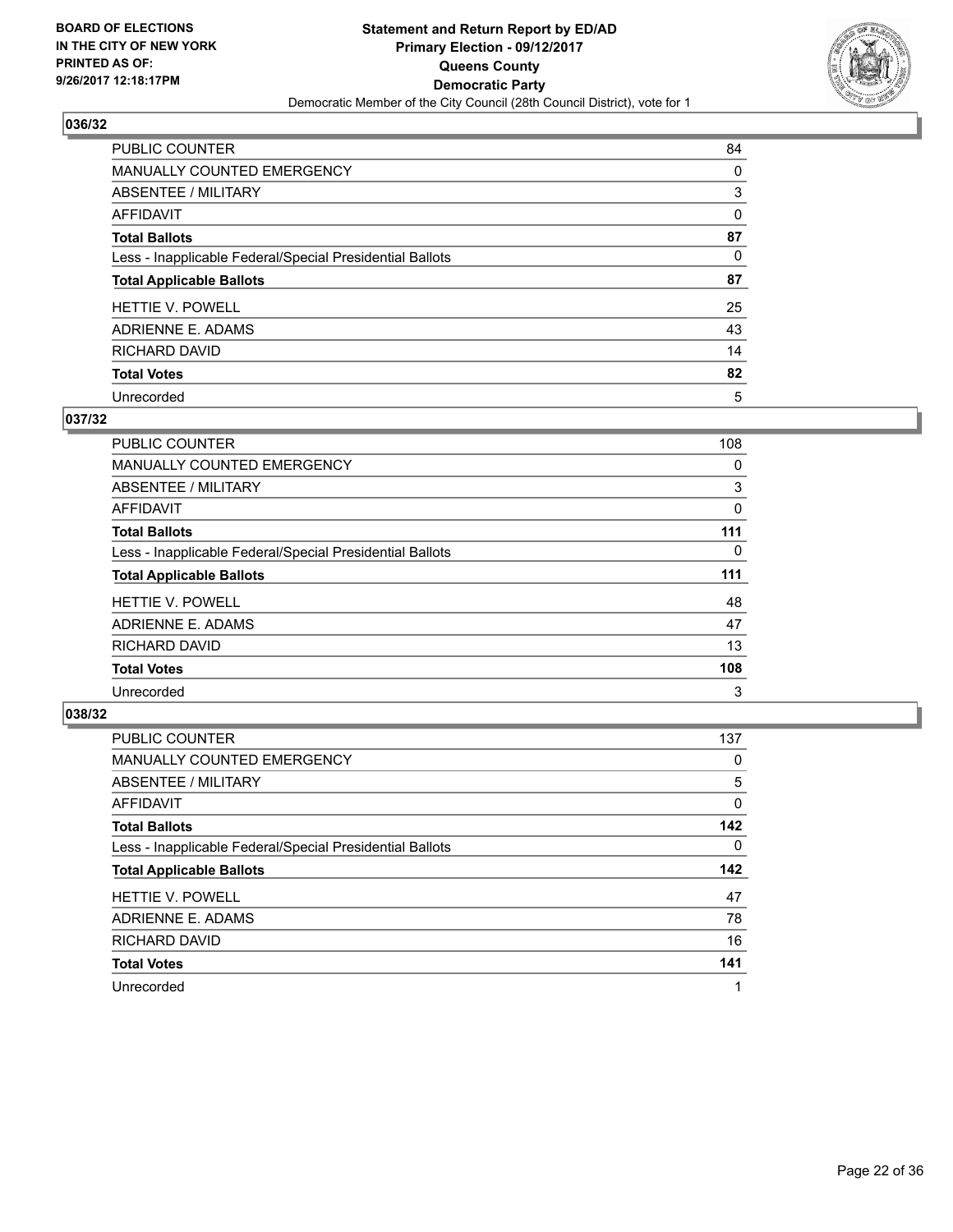

| PUBLIC COUNTER                                           | 111            |
|----------------------------------------------------------|----------------|
| <b>MANUALLY COUNTED EMERGENCY</b>                        | 0              |
| ABSENTEE / MILITARY                                      | 4              |
| AFFIDAVIT                                                | 0              |
| <b>Total Ballots</b>                                     | 115            |
| Less - Inapplicable Federal/Special Presidential Ballots | 0              |
| <b>Total Applicable Ballots</b>                          | 115            |
| <b>HETTIE V. POWELL</b>                                  | 41             |
| ADRIENNE E. ADAMS                                        | 55             |
| RICHARD DAVID                                            | 17             |
| <b>Total Votes</b>                                       | 113            |
| Unrecorded                                               | $\overline{2}$ |

# **044/32**

| <b>PUBLIC COUNTER</b>                                    | 43 |
|----------------------------------------------------------|----|
| <b>MANUALLY COUNTED EMERGENCY</b>                        | 0  |
| ABSENTEE / MILITARY                                      |    |
| AFFIDAVIT                                                | 0  |
| <b>Total Ballots</b>                                     | 44 |
| Less - Inapplicable Federal/Special Presidential Ballots | 0  |
| <b>Total Applicable Ballots</b>                          | 44 |
| <b>HETTIE V. POWELL</b>                                  | 18 |
| ADRIENNE E. ADAMS                                        | 17 |
| RICHARD DAVID                                            | 8  |
| <b>Total Votes</b>                                       | 43 |
| Unrecorded                                               |    |

| <b>PUBLIC COUNTER</b>                                    | 77 |
|----------------------------------------------------------|----|
| <b>MANUALLY COUNTED EMERGENCY</b>                        | 0  |
| ABSENTEE / MILITARY                                      | 4  |
| AFFIDAVIT                                                | 0  |
| <b>Total Ballots</b>                                     | 81 |
| Less - Inapplicable Federal/Special Presidential Ballots | 0  |
| <b>Total Applicable Ballots</b>                          | 81 |
| <b>HETTIE V. POWELL</b>                                  | 21 |
| ADRIENNE E. ADAMS                                        | 39 |
| RICHARD DAVID                                            | 16 |
| JAHI ROSE (WRITE-IN)                                     | 2  |
| <b>Total Votes</b>                                       | 78 |
| Unrecorded                                               | 3  |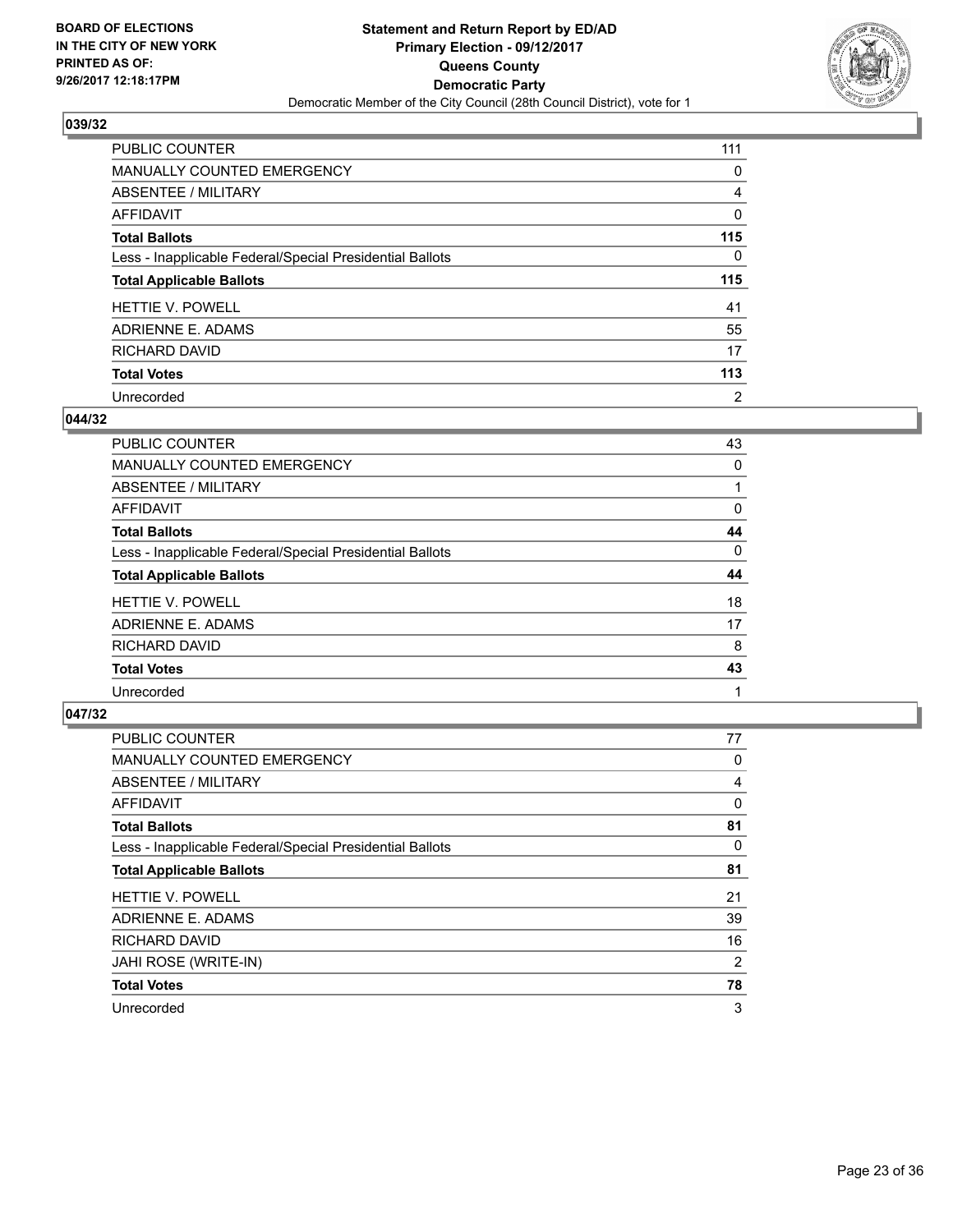

| <b>PUBLIC COUNTER</b>                                    | 126            |
|----------------------------------------------------------|----------------|
| <b>MANUALLY COUNTED EMERGENCY</b>                        | 0              |
| ABSENTEE / MILITARY                                      | $\overline{2}$ |
| AFFIDAVIT                                                | 0              |
| <b>Total Ballots</b>                                     | 128            |
| Less - Inapplicable Federal/Special Presidential Ballots | 0              |
|                                                          |                |
| <b>Total Applicable Ballots</b>                          | 128            |
| <b>HETTIE V. POWELL</b>                                  | 62             |
| ADRIENNE E. ADAMS                                        | 46             |
| RICHARD DAVID                                            | 19             |
| <b>Total Votes</b>                                       | 127            |

#### **050/32**

| <b>PUBLIC COUNTER</b>                                    | 116 |
|----------------------------------------------------------|-----|
| <b>MANUALLY COUNTED EMERGENCY</b>                        | 0   |
| ABSENTEE / MILITARY                                      | 0   |
| AFFIDAVIT                                                | 0   |
| <b>Total Ballots</b>                                     | 116 |
| Less - Inapplicable Federal/Special Presidential Ballots | 0   |
| <b>Total Applicable Ballots</b>                          | 116 |
| <b>HETTIE V. POWELL</b>                                  | 56  |
| ADRIENNE E. ADAMS                                        | 40  |
| RICHARD DAVID                                            | 19  |
| <b>Total Votes</b>                                       | 115 |
| Unrecorded                                               |     |

| <b>PUBLIC COUNTER</b>                                    | 122 |
|----------------------------------------------------------|-----|
| MANUALLY COUNTED EMERGENCY                               | 0   |
| ABSENTEE / MILITARY                                      | 3   |
| <b>AFFIDAVIT</b>                                         | 0   |
| <b>Total Ballots</b>                                     | 125 |
| Less - Inapplicable Federal/Special Presidential Ballots | 0   |
|                                                          |     |
| <b>Total Applicable Ballots</b>                          | 125 |
| <b>HETTIE V. POWELL</b>                                  | 45  |
| ADRIENNE E. ADAMS                                        | 55  |
| RICHARD DAVID                                            | 24  |
| <b>Total Votes</b>                                       | 124 |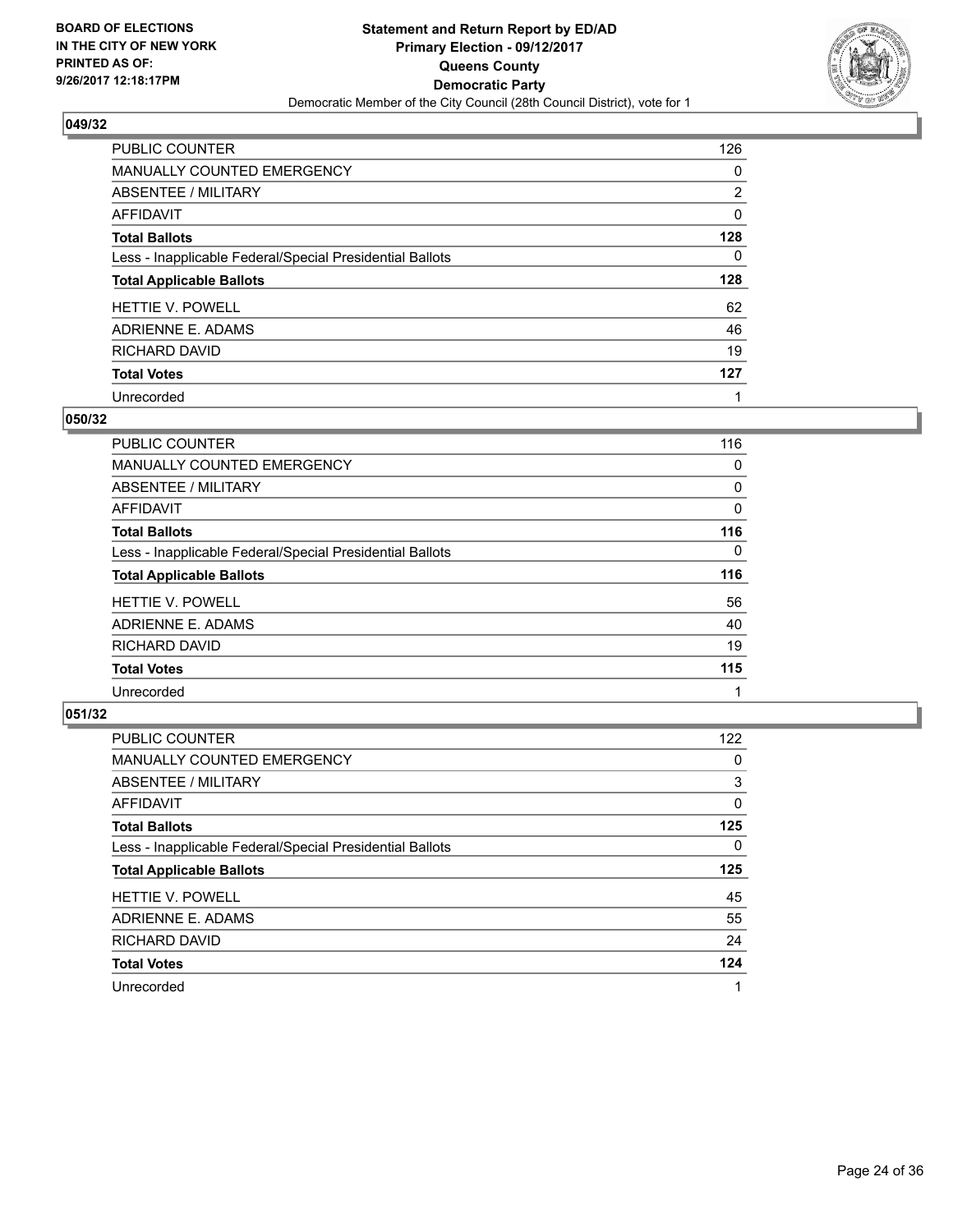

| <b>PUBLIC COUNTER</b>                                    | 81             |
|----------------------------------------------------------|----------------|
| MANUALLY COUNTED EMERGENCY                               | 0              |
| <b>ABSENTEE / MILITARY</b>                               | $\overline{2}$ |
| AFFIDAVIT                                                | 0              |
| <b>Total Ballots</b>                                     | 83             |
| Less - Inapplicable Federal/Special Presidential Ballots | 0              |
| <b>Total Applicable Ballots</b>                          | 83             |
| <b>HETTIE V. POWELL</b>                                  | 17             |
| ADRIENNE E. ADAMS                                        | 44             |
| RICHARD DAVID                                            | 21             |
| <b>Total Votes</b>                                       | 82             |
| Unrecorded                                               |                |

#### **053/32**

| <b>PUBLIC COUNTER</b>                                    | 100 |
|----------------------------------------------------------|-----|
| MANUALLY COUNTED EMERGENCY                               | 0   |
| ABSENTEE / MILITARY                                      | 6   |
| <b>AFFIDAVIT</b>                                         | 0   |
| <b>Total Ballots</b>                                     | 106 |
| Less - Inapplicable Federal/Special Presidential Ballots | 0   |
| <b>Total Applicable Ballots</b>                          | 106 |
| <b>HETTIE V. POWELL</b>                                  | 36  |
| ADRIENNE E. ADAMS                                        | 49  |
| <b>RICHARD DAVID</b>                                     | 20  |
| <b>Total Votes</b>                                       | 105 |
| Unrecorded                                               |     |

| <b>PUBLIC COUNTER</b>                                    | 98  |
|----------------------------------------------------------|-----|
| <b>MANUALLY COUNTED EMERGENCY</b>                        | 0   |
| ABSENTEE / MILITARY                                      | 5   |
| AFFIDAVIT                                                | 0   |
| <b>Total Ballots</b>                                     | 103 |
| Less - Inapplicable Federal/Special Presidential Ballots | 0   |
| <b>Total Applicable Ballots</b>                          | 103 |
| <b>HETTIE V. POWELL</b>                                  | 32  |
| ADRIENNE E. ADAMS                                        | 43  |
| RICHARD DAVID                                            | 26  |
|                                                          |     |
| <b>Total Votes</b>                                       | 101 |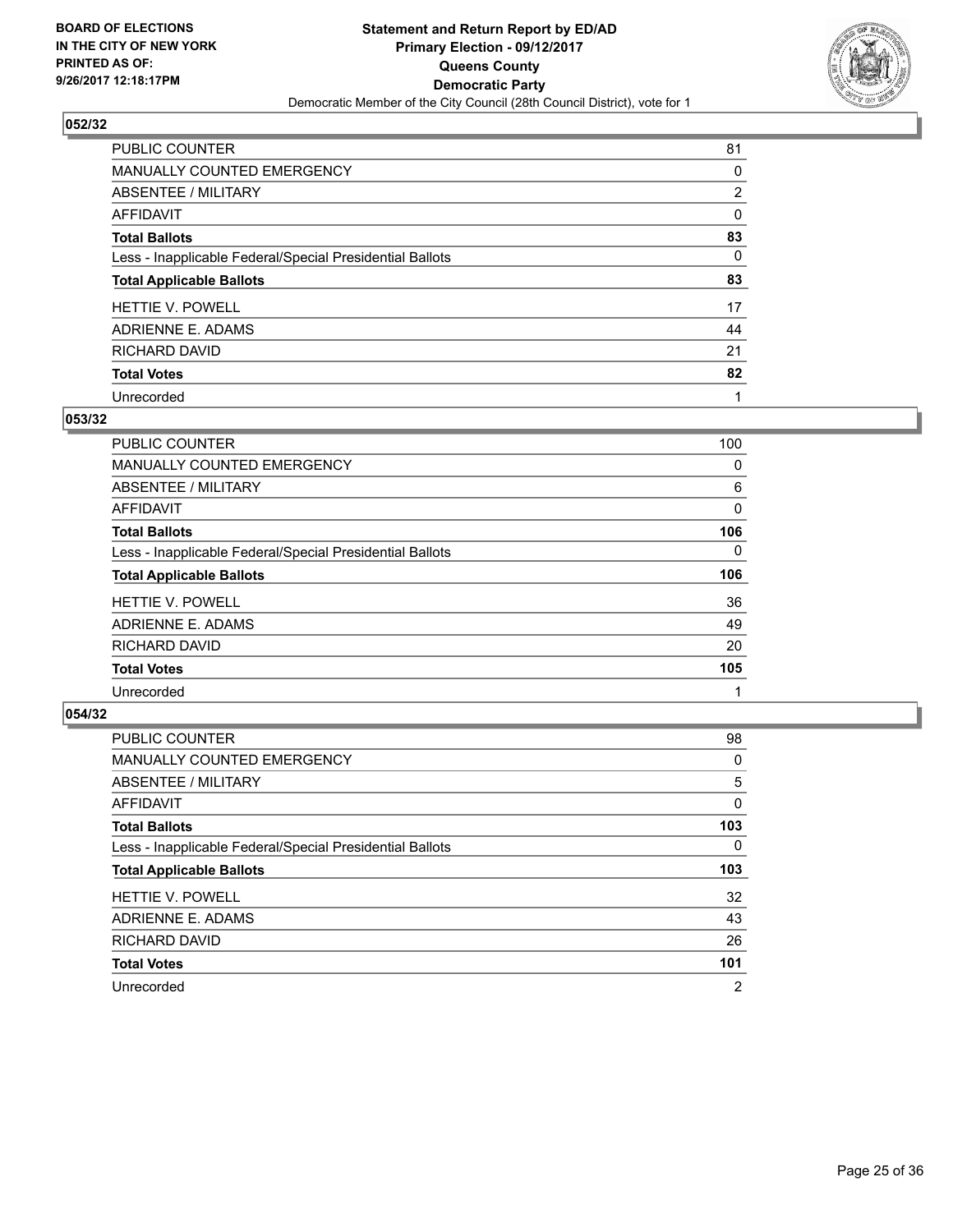

| PUBLIC COUNTER                                           | 113            |
|----------------------------------------------------------|----------------|
| <b>MANUALLY COUNTED EMERGENCY</b>                        | 0              |
| ABSENTEE / MILITARY                                      | $\overline{2}$ |
| AFFIDAVIT                                                |                |
| <b>Total Ballots</b>                                     | 116            |
| Less - Inapplicable Federal/Special Presidential Ballots | 0              |
| <b>Total Applicable Ballots</b>                          | 116            |
| <b>HETTIE V. POWELL</b>                                  | 39             |
| ADRIENNE E. ADAMS                                        | 56             |
| RICHARD DAVID                                            | 19             |
| <b>Total Votes</b>                                       | 114            |
| Unrecorded                                               | $\overline{2}$ |

#### **056/32**

| <b>PUBLIC COUNTER</b>                                    | 35             |
|----------------------------------------------------------|----------------|
| MANUALLY COUNTED EMERGENCY                               | 0              |
| ABSENTEE / MILITARY                                      |                |
| AFFIDAVIT                                                | 0              |
| <b>Total Ballots</b>                                     | 36             |
| Less - Inapplicable Federal/Special Presidential Ballots | 0              |
| <b>Total Applicable Ballots</b>                          | 36             |
| <b>HETTIE V. POWELL</b>                                  | 9              |
| ADRIENNE E. ADAMS                                        | 25             |
| RICHARD DAVID                                            | $\overline{2}$ |
| <b>Total Votes</b>                                       | 36             |

| <b>PUBLIC COUNTER</b>                                    | 148      |
|----------------------------------------------------------|----------|
| <b>MANUALLY COUNTED EMERGENCY</b>                        | $\Omega$ |
| ABSENTEE / MILITARY                                      | 41       |
| <b>AFFIDAVIT</b>                                         |          |
| <b>Total Ballots</b>                                     | 190      |
| Less - Inapplicable Federal/Special Presidential Ballots | $\Omega$ |
| <b>Total Applicable Ballots</b>                          | 190      |
| <b>HETTIE V. POWELL</b>                                  | 74       |
| ADRIENNE E. ADAMS                                        | 86       |
| RICHARD DAVID                                            | 22       |
| <b>Total Votes</b>                                       | 182      |
| Unrecorded                                               | 8        |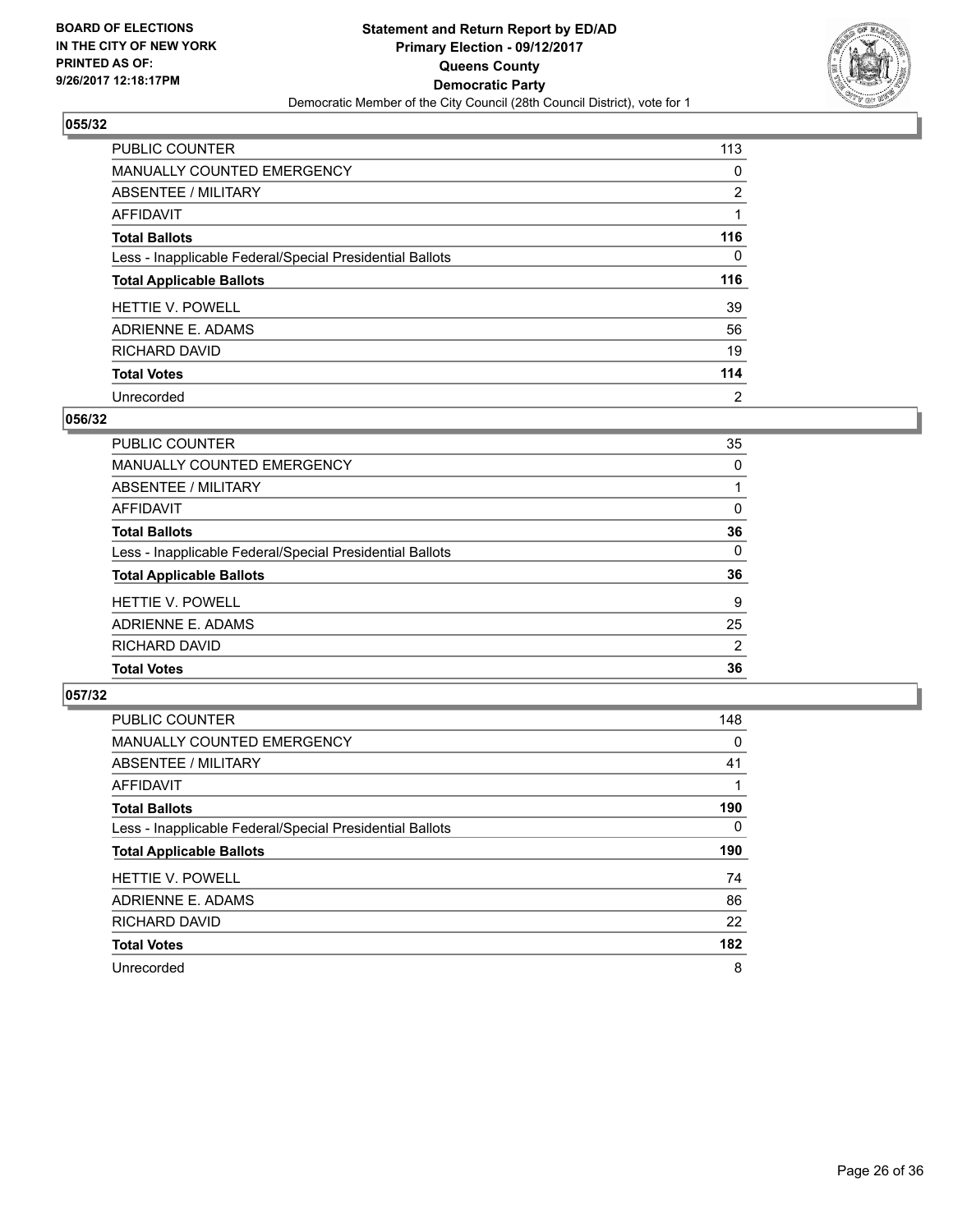

| PUBLIC COUNTER                                           | 131 |
|----------------------------------------------------------|-----|
| <b>MANUALLY COUNTED EMERGENCY</b>                        | 0   |
| ABSENTEE / MILITARY                                      | 5   |
| AFFIDAVIT                                                | 0   |
| <b>Total Ballots</b>                                     | 136 |
| Less - Inapplicable Federal/Special Presidential Ballots | 0   |
| <b>Total Applicable Ballots</b>                          | 136 |
| <b>HETTIE V. POWELL</b>                                  | 55  |
| ADRIENNE E. ADAMS                                        | 62  |
| RICHARD DAVID                                            | 14  |
| <b>Total Votes</b>                                       | 131 |
| Unrecorded                                               | 5   |

#### **062/32**

| <b>PUBLIC COUNTER</b>                                    | 213 |
|----------------------------------------------------------|-----|
| <b>MANUALLY COUNTED EMERGENCY</b>                        | 0   |
| ABSENTEE / MILITARY                                      | 7   |
| <b>AFFIDAVIT</b>                                         |     |
| <b>Total Ballots</b>                                     | 221 |
| Less - Inapplicable Federal/Special Presidential Ballots | 0   |
| <b>Total Applicable Ballots</b>                          | 221 |
| <b>HETTIE V. POWELL</b>                                  | 65  |
| ADRIENNE E. ADAMS                                        | 134 |
| RICHARD DAVID                                            | 17  |
| <b>Total Votes</b>                                       | 216 |
| Unrecorded                                               | 5   |

| <b>PUBLIC COUNTER</b>                                    | 190 |
|----------------------------------------------------------|-----|
| <b>MANUALLY COUNTED EMERGENCY</b>                        | 0   |
| ABSENTEE / MILITARY                                      |     |
| AFFIDAVIT                                                | 0   |
| <b>Total Ballots</b>                                     | 197 |
| Less - Inapplicable Federal/Special Presidential Ballots | 0   |
| <b>Total Applicable Ballots</b>                          | 197 |
| <b>HETTIE V. POWELL</b>                                  | 86  |
| ADRIENNE E. ADAMS                                        | 97  |
| RICHARD DAVID                                            | 11  |
| <b>Total Votes</b>                                       | 194 |
| Unrecorded                                               | 3   |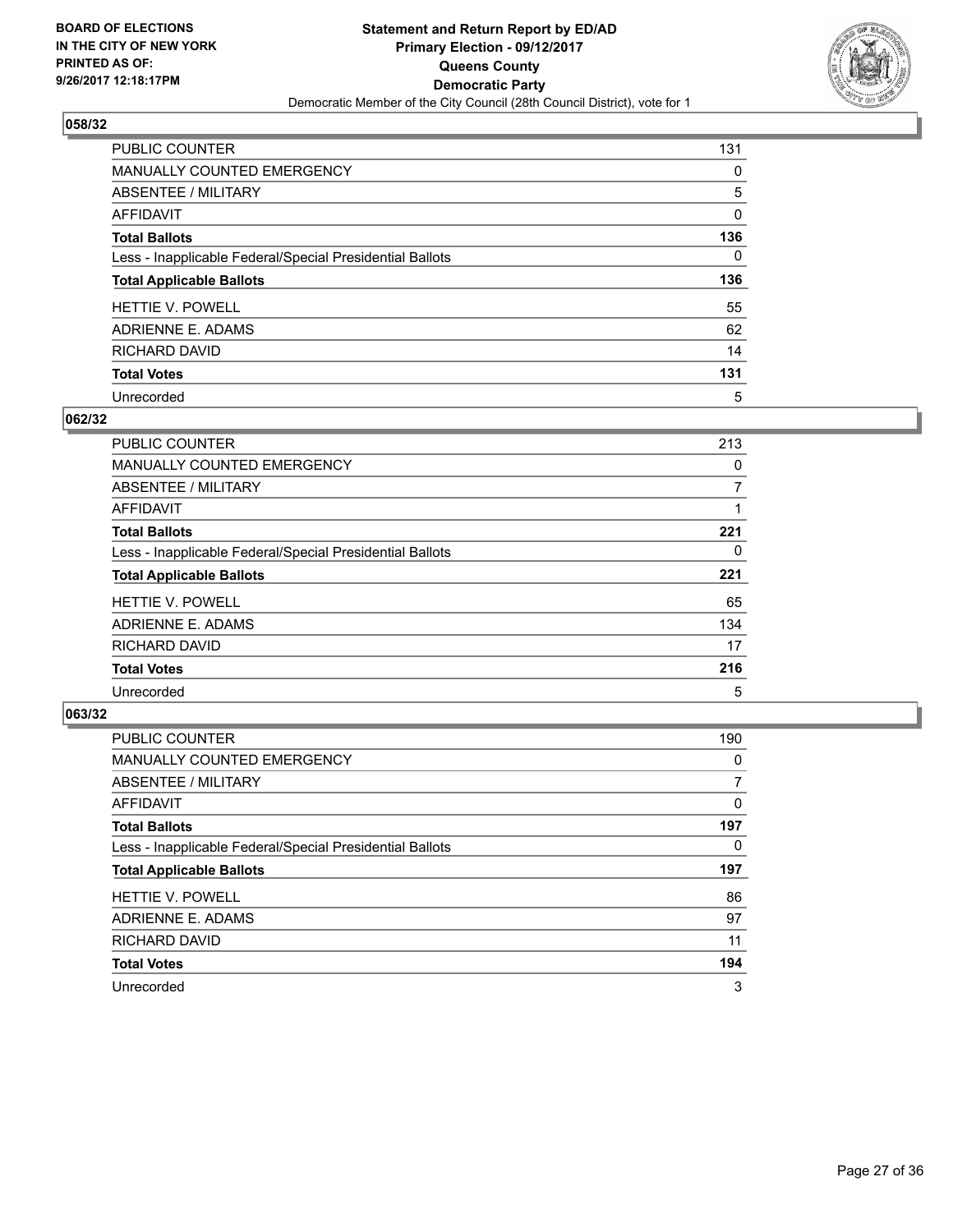

| <b>Total Votes</b>                                       | 205      |
|----------------------------------------------------------|----------|
| <b>RICHARD DAVID</b>                                     | 11       |
| ADRIENNE E. ADAMS                                        | 97       |
| <b>HETTIE V. POWELL</b>                                  | 97       |
| <b>Total Applicable Ballots</b>                          | 205      |
| Less - Inapplicable Federal/Special Presidential Ballots | 0        |
| <b>Total Ballots</b>                                     | 205      |
| <b>AFFIDAVIT</b>                                         | $\Omega$ |
| ABSENTEE / MILITARY                                      | 6        |
| MANUALLY COUNTED EMERGENCY                               | $\Omega$ |
| PUBLIC COUNTER                                           | 199      |

## **065/32**

| PUBLIC COUNTER                                           | 207 |
|----------------------------------------------------------|-----|
| <b>MANUALLY COUNTED EMERGENCY</b>                        | 0   |
| ABSENTEE / MILITARY                                      | 15  |
| AFFIDAVIT                                                |     |
| <b>Total Ballots</b>                                     | 223 |
| Less - Inapplicable Federal/Special Presidential Ballots | 0   |
| <b>Total Applicable Ballots</b>                          | 223 |
| <b>HETTIE V. POWELL</b>                                  | 115 |
| ADRIENNE E. ADAMS                                        | 74  |
| RICHARD DAVID                                            | 29  |
| <b>Total Votes</b>                                       | 218 |
| Unrecorded                                               | 5   |

| <b>PUBLIC COUNTER</b>                                    | 225      |
|----------------------------------------------------------|----------|
| <b>MANUALLY COUNTED EMERGENCY</b>                        | 0        |
| ABSENTEE / MILITARY                                      |          |
| <b>AFFIDAVIT</b>                                         | $\Omega$ |
| <b>Total Ballots</b>                                     | 226      |
| Less - Inapplicable Federal/Special Presidential Ballots | 0        |
| <b>Total Applicable Ballots</b>                          | 226      |
| <b>HETTIE V. POWELL</b>                                  | 82       |
| ADRIENNE E. ADAMS                                        | 117      |
| <b>RICHARD DAVID</b>                                     | 26       |
| <b>Total Votes</b>                                       | 225      |
| Unrecorded                                               | 1        |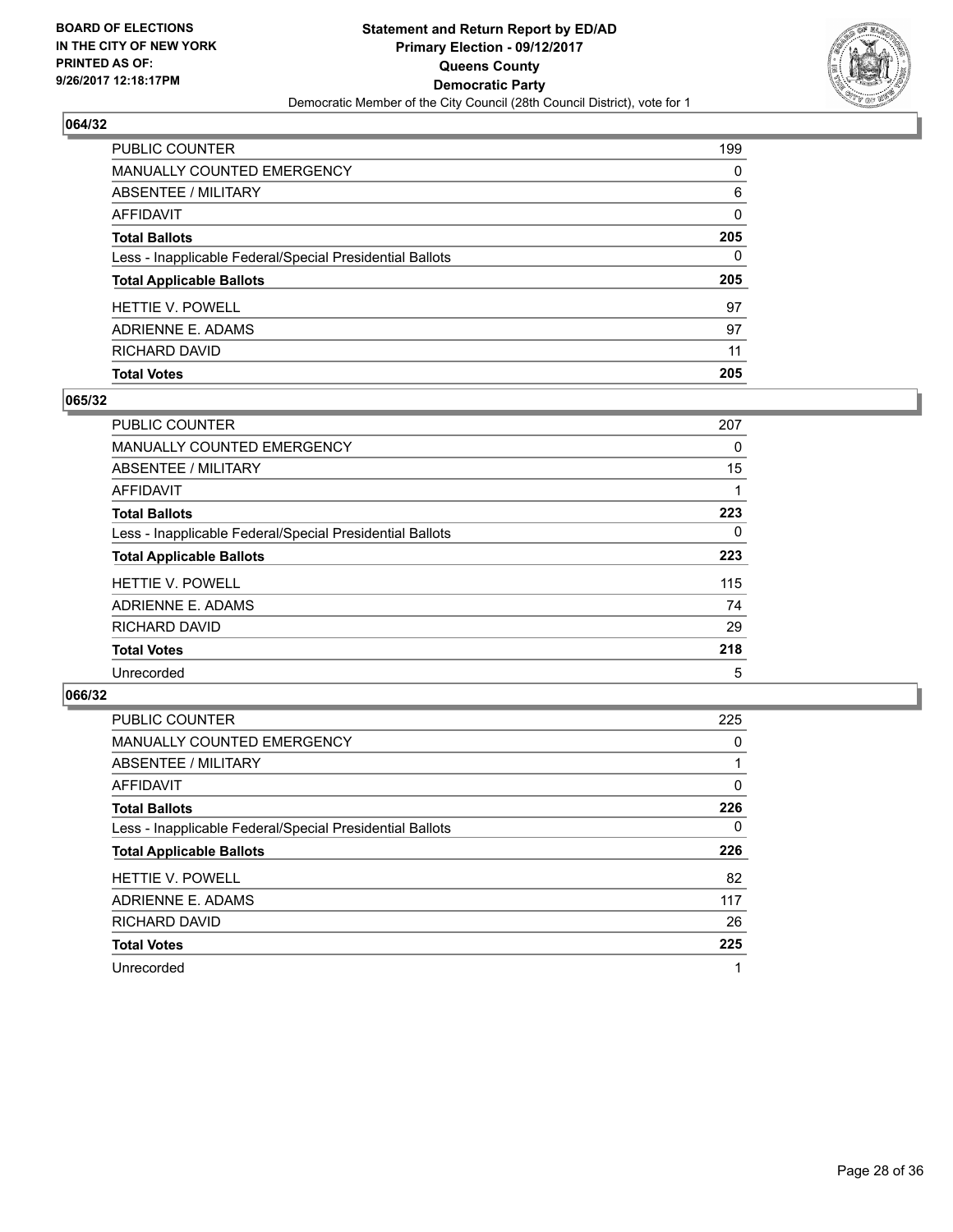

| PUBLIC COUNTER                                           | 165 |
|----------------------------------------------------------|-----|
| <b>MANUALLY COUNTED EMERGENCY</b>                        | 0   |
| ABSENTEE / MILITARY                                      | 11  |
| AFFIDAVIT                                                | 0   |
| <b>Total Ballots</b>                                     | 176 |
| Less - Inapplicable Federal/Special Presidential Ballots | 0   |
| <b>Total Applicable Ballots</b>                          | 176 |
| <b>HETTIE V. POWELL</b>                                  | 60  |
| ADRIENNE E. ADAMS                                        | 95  |
| RICHARD DAVID                                            | 14  |
| <b>Total Votes</b>                                       | 169 |
| Unrecorded                                               | 7   |

#### **068/32**

| <b>PUBLIC COUNTER</b>                                    | 171 |
|----------------------------------------------------------|-----|
| MANUALLY COUNTED EMERGENCY                               | 0   |
| ABSENTEE / MILITARY                                      | 7   |
| AFFIDAVIT                                                | 0   |
| <b>Total Ballots</b>                                     | 178 |
| Less - Inapplicable Federal/Special Presidential Ballots | 0   |
| <b>Total Applicable Ballots</b>                          | 178 |
| <b>HETTIE V. POWELL</b>                                  | 67  |
| ADRIENNE E. ADAMS                                        | 99  |
| RICHARD DAVID                                            | 9   |
| <b>Total Votes</b>                                       | 175 |
| Unrecorded                                               | 3   |

| <b>PUBLIC COUNTER</b>                                    | 226 |
|----------------------------------------------------------|-----|
| <b>MANUALLY COUNTED EMERGENCY</b>                        | 0   |
| ABSENTEE / MILITARY                                      | 10  |
| AFFIDAVIT                                                | 0   |
| <b>Total Ballots</b>                                     | 236 |
| Less - Inapplicable Federal/Special Presidential Ballots | 0   |
| <b>Total Applicable Ballots</b>                          | 236 |
| <b>HETTIE V. POWELL</b>                                  | 98  |
| ADRIENNE E. ADAMS                                        | 116 |
| RICHARD DAVID                                            | 17  |
| <b>Total Votes</b>                                       | 231 |
| Unrecorded                                               | 5   |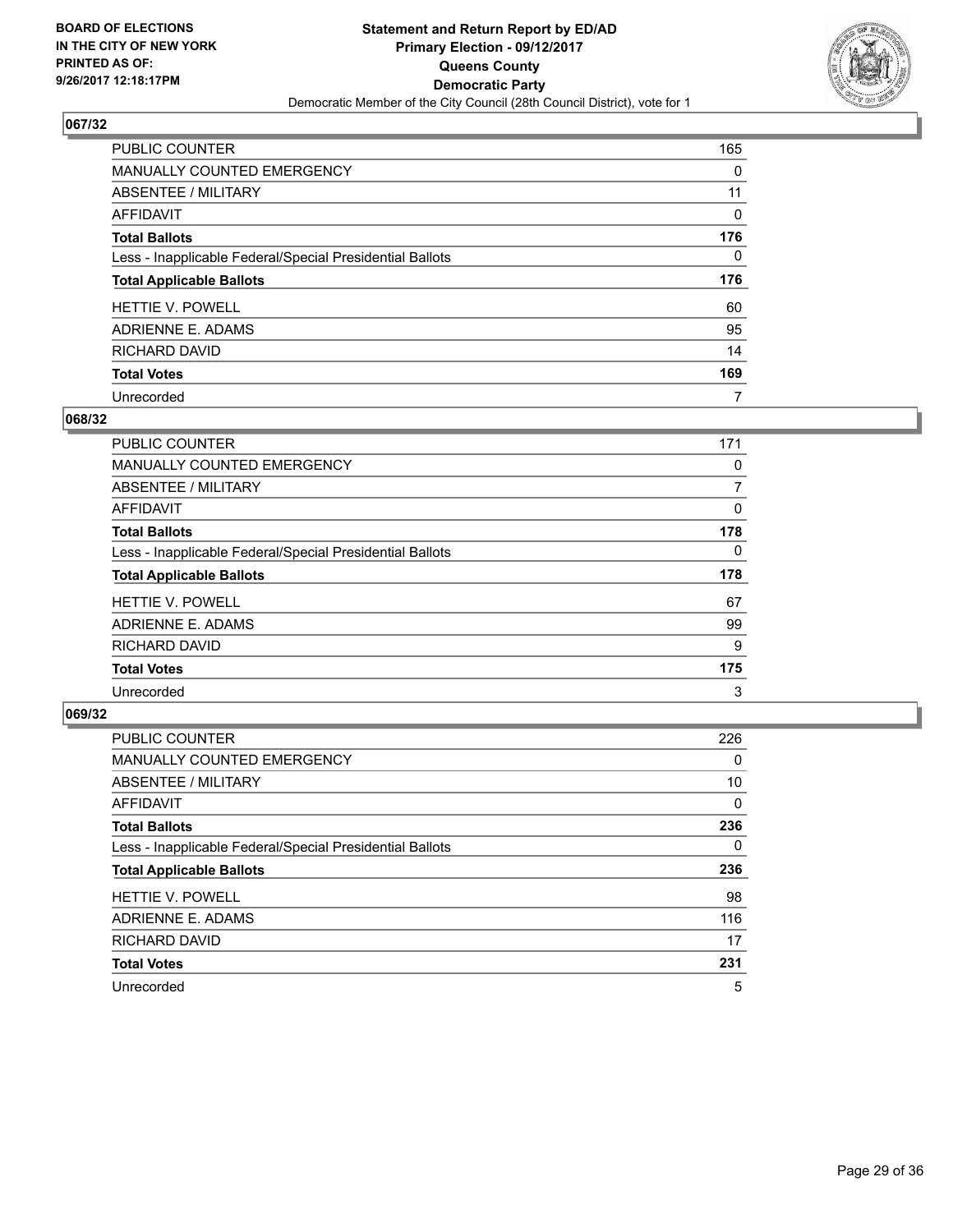

| PUBLIC COUNTER                                           | 202            |
|----------------------------------------------------------|----------------|
| <b>MANUALLY COUNTED EMERGENCY</b>                        | 0              |
| ABSENTEE / MILITARY                                      | $\overline{2}$ |
| AFFIDAVIT                                                |                |
| <b>Total Ballots</b>                                     | 205            |
| Less - Inapplicable Federal/Special Presidential Ballots | 0              |
| <b>Total Applicable Ballots</b>                          | 205            |
| <b>HETTIE V. POWELL</b>                                  | 82             |
| ADRIENNE E. ADAMS                                        | 100            |
| RICHARD DAVID                                            | 21             |
| <b>Total Votes</b>                                       | 203            |
| Unrecorded                                               | $\overline{2}$ |

#### **071/32**

| <b>PUBLIC COUNTER</b>                                    | 167            |
|----------------------------------------------------------|----------------|
| <b>MANUALLY COUNTED EMERGENCY</b>                        | 0              |
| <b>ABSENTEE / MILITARY</b>                               | 3              |
| AFFIDAVIT                                                | 2              |
| <b>Total Ballots</b>                                     | 172            |
| Less - Inapplicable Federal/Special Presidential Ballots | 0              |
| <b>Total Applicable Ballots</b>                          | 172            |
| <b>HETTIE V. POWELL</b>                                  | 67             |
| ADRIENNE E. ADAMS                                        | 85             |
| RICHARD DAVID                                            | 17             |
| SCOTT STRINGER (WRITE-IN)                                |                |
| <b>Total Votes</b>                                       | 170            |
| Unrecorded                                               | $\overline{2}$ |

| <b>PUBLIC COUNTER</b>                                    | 178 |
|----------------------------------------------------------|-----|
| <b>MANUALLY COUNTED EMERGENCY</b>                        | 0   |
| ABSENTEE / MILITARY                                      | 3   |
| AFFIDAVIT                                                | 0   |
| <b>Total Ballots</b>                                     | 181 |
| Less - Inapplicable Federal/Special Presidential Ballots | 0   |
| <b>Total Applicable Ballots</b>                          | 181 |
|                                                          |     |
| <b>HETTIE V. POWELL</b>                                  | 62  |
| ADRIENNE E. ADAMS                                        | 92  |
| RICHARD DAVID                                            | 22  |
| <b>Total Votes</b>                                       | 176 |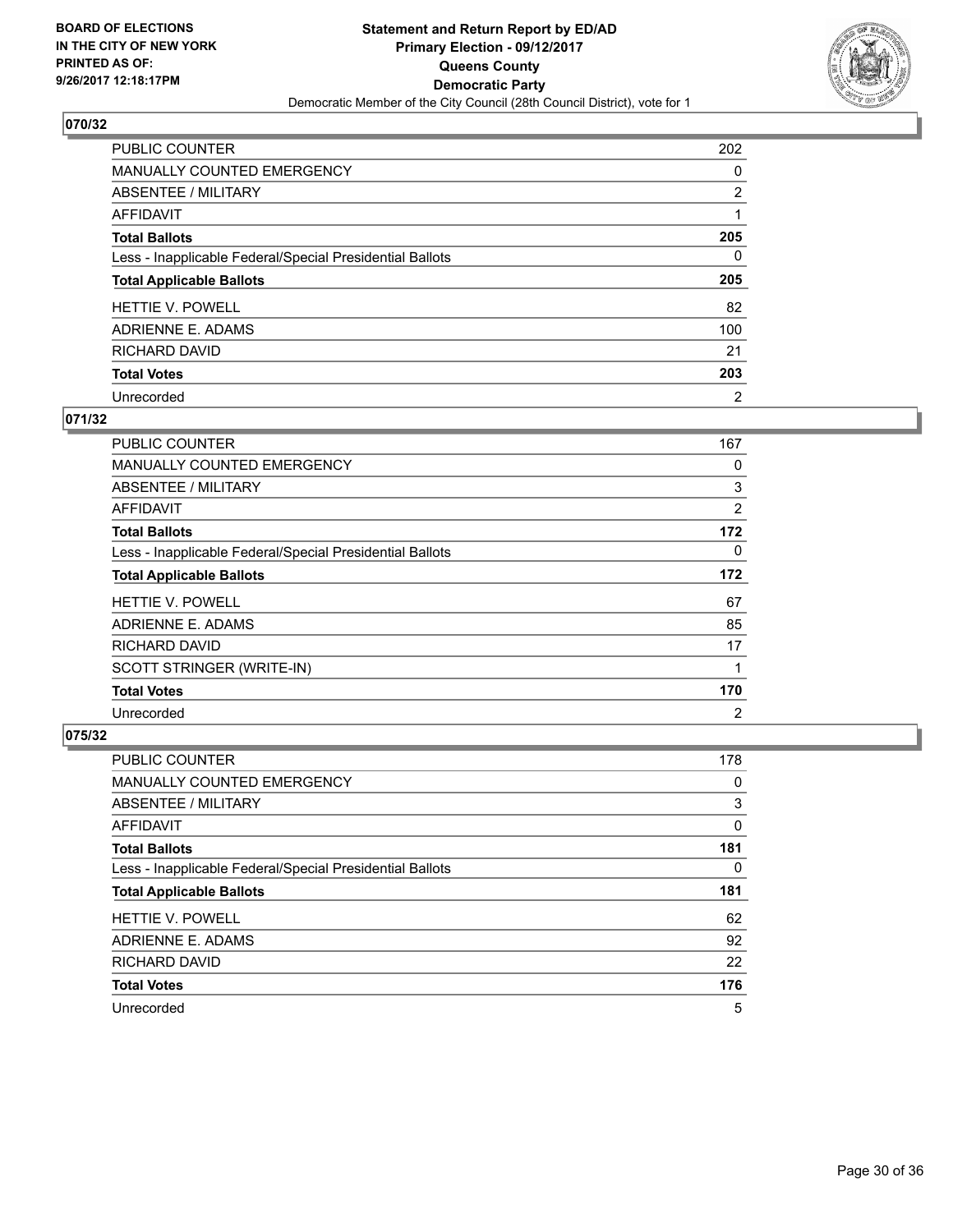

| <b>PUBLIC COUNTER</b>                                    | 94 |
|----------------------------------------------------------|----|
| <b>MANUALLY COUNTED EMERGENCY</b>                        | 0  |
| ABSENTEE / MILITARY                                      | 3  |
| <b>AFFIDAVIT</b>                                         | 0  |
| <b>Total Ballots</b>                                     | 97 |
| Less - Inapplicable Federal/Special Presidential Ballots | 0  |
| <b>Total Applicable Ballots</b>                          | 97 |
| HETTIE V. POWELL                                         | 21 |
| ADRIENNE E. ADAMS                                        | 59 |
| RICHARD DAVID                                            | 15 |
| UNATTRIBUTABLE WRITE-IN (WRITE-IN)                       | 1  |
| <b>Total Votes</b>                                       | 96 |
| Unrecorded                                               | 1  |

#### **081/32**

| <b>PUBLIC COUNTER</b>                                    | 49             |
|----------------------------------------------------------|----------------|
| MANUALLY COUNTED EMERGENCY                               | 0              |
| ABSENTEE / MILITARY                                      |                |
| AFFIDAVIT                                                |                |
| <b>Total Ballots</b>                                     | 51             |
| Less - Inapplicable Federal/Special Presidential Ballots | 0              |
| <b>Total Applicable Ballots</b>                          | 51             |
| <b>HETTIE V. POWELL</b>                                  | 23             |
| ADRIENNE E. ADAMS                                        | 18             |
| RICHARD DAVID                                            | 8              |
| <b>Total Votes</b>                                       | 49             |
| Unrecorded                                               | $\overline{2}$ |

| PUBLIC COUNTER                                           | 75 |
|----------------------------------------------------------|----|
| <b>MANUALLY COUNTED EMERGENCY</b>                        | 0  |
| ABSENTEE / MILITARY                                      | 4  |
| AFFIDAVIT                                                | 0  |
| <b>Total Ballots</b>                                     | 79 |
| Less - Inapplicable Federal/Special Presidential Ballots | 0  |
| <b>Total Applicable Ballots</b>                          | 79 |
| <b>HETTIE V. POWELL</b>                                  | 34 |
| ADRIENNE E. ADAMS                                        | 30 |
| <b>RICHARD DAVID</b>                                     | 8  |
| UNATTRIBUTABLE WRITE-IN (WRITE-IN)                       |    |
| <b>Total Votes</b>                                       | 73 |
| Unrecorded                                               | 6  |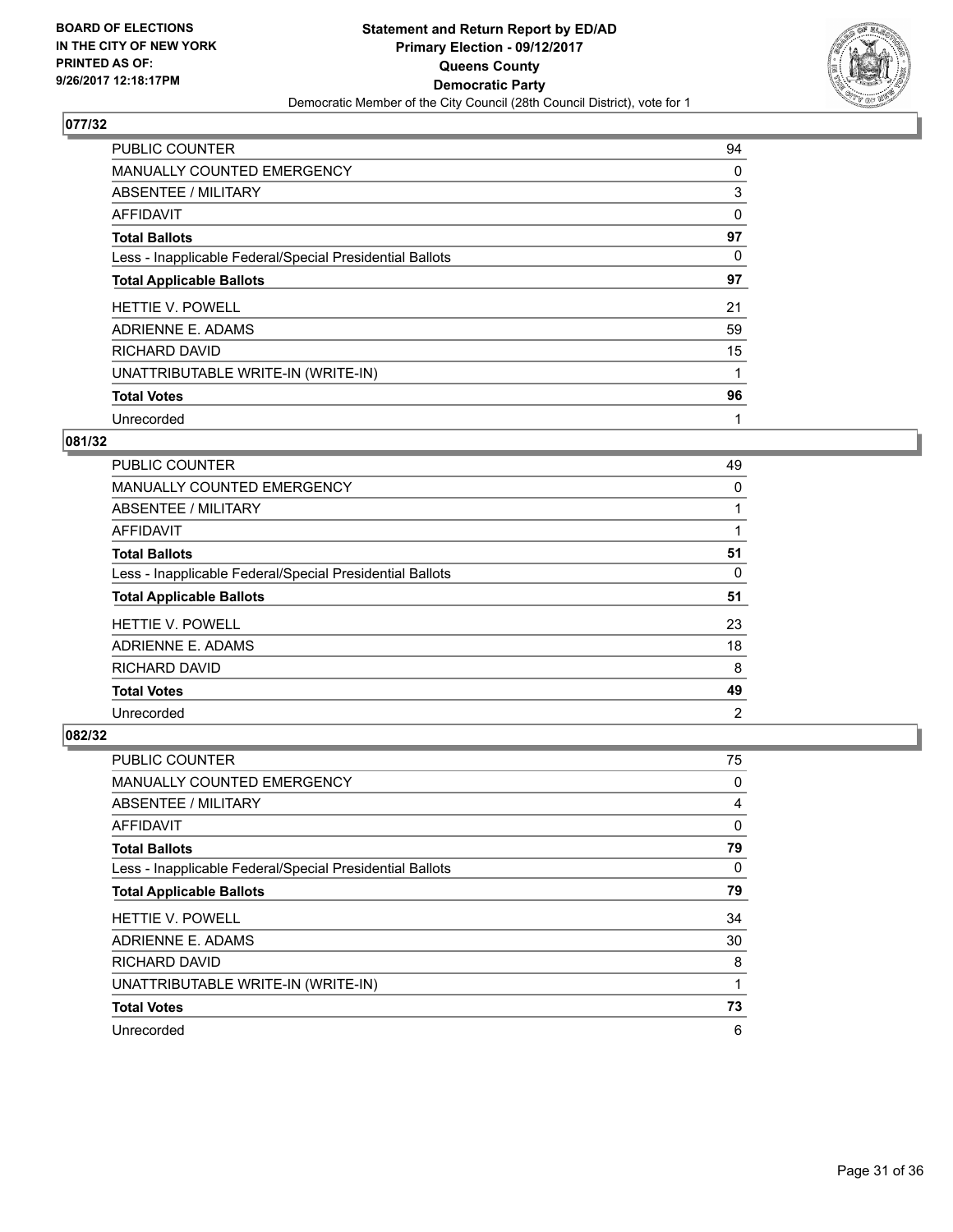

| <b>PUBLIC COUNTER</b>                                    | 71 |
|----------------------------------------------------------|----|
| <b>MANUALLY COUNTED EMERGENCY</b>                        | 0  |
| ABSENTEE / MILITARY                                      |    |
| AFFIDAVIT                                                |    |
| <b>Total Ballots</b>                                     | 73 |
| Less - Inapplicable Federal/Special Presidential Ballots | 0  |
| <b>Total Applicable Ballots</b>                          | 73 |
| <b>HETTIE V. POWELL</b>                                  | 14 |
|                                                          |    |
| ADRIENNE E. ADAMS                                        | 36 |
| RICHARD DAVID                                            | 20 |
| <b>Total Votes</b>                                       | 70 |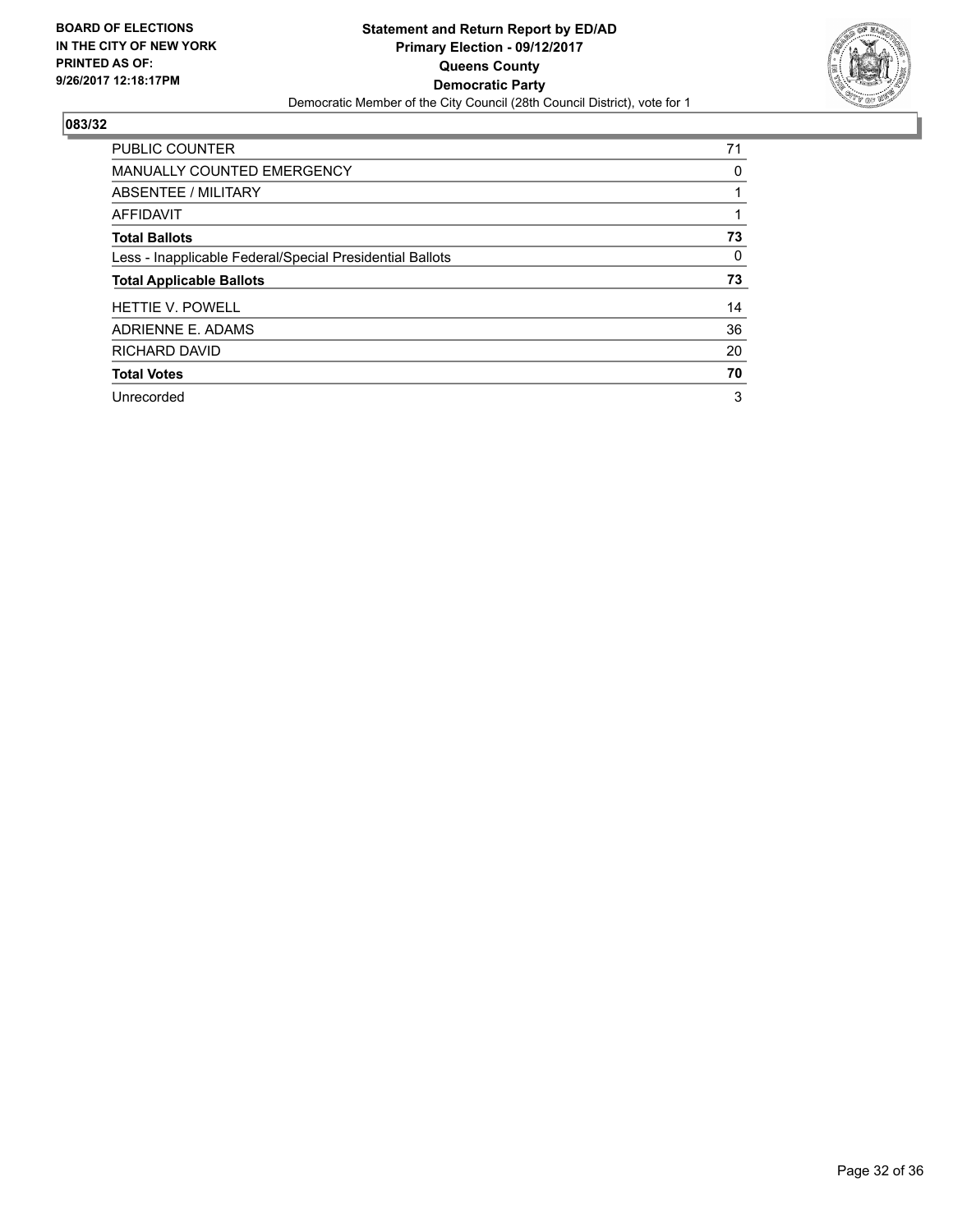

| <b>PUBLIC COUNTER</b>                                    | 13       |
|----------------------------------------------------------|----------|
| <b>MANUALLY COUNTED EMERGENCY</b>                        | 0        |
| <b>ABSENTEE / MILITARY</b>                               | 0        |
| <b>AFFIDAVIT</b>                                         | $\Omega$ |
| <b>Total Ballots</b>                                     | 13       |
| Less - Inapplicable Federal/Special Presidential Ballots | $\Omega$ |
| <b>Total Applicable Ballots</b>                          | 13       |
| <b>HETTIE V. POWELL</b>                                  | 4        |
| ADRIENNE E. ADAMS                                        | 5        |
| RICHARD DAVID                                            | 4        |
| <b>Total Votes</b>                                       | 13       |

## **038/38**

| <b>PUBLIC COUNTER</b>                                    | 32 |
|----------------------------------------------------------|----|
| <b>MANUALLY COUNTED EMERGENCY</b>                        | 0  |
| ABSENTEE / MILITARY                                      | 0  |
| <b>AFFIDAVIT</b>                                         | 0  |
| <b>Total Ballots</b>                                     | 32 |
| Less - Inapplicable Federal/Special Presidential Ballots | 0  |
| <b>Total Applicable Ballots</b>                          | 32 |
| <b>HETTIE V. POWELL</b>                                  | 6  |
| ADRIENNE E. ADAMS                                        | 7  |
| RICHARD DAVID                                            | 18 |
| <b>Total Votes</b>                                       | 31 |
| Unrecorded                                               |    |
|                                                          |    |

| <b>PUBLIC COUNTER</b>                                    | 62 |
|----------------------------------------------------------|----|
| <b>MANUALLY COUNTED EMERGENCY</b>                        | 0  |
| ABSENTEE / MILITARY                                      | 2  |
| <b>AFFIDAVIT</b>                                         | 0  |
| <b>Total Ballots</b>                                     | 64 |
| Less - Inapplicable Federal/Special Presidential Ballots | 0  |
| <b>Total Applicable Ballots</b>                          | 64 |
|                                                          |    |
| <b>HETTIE V. POWELL</b>                                  | 9  |
| ADRIENNE E. ADAMS                                        | 3  |
| RICHARD DAVID                                            | 51 |
| <b>Total Votes</b>                                       | 63 |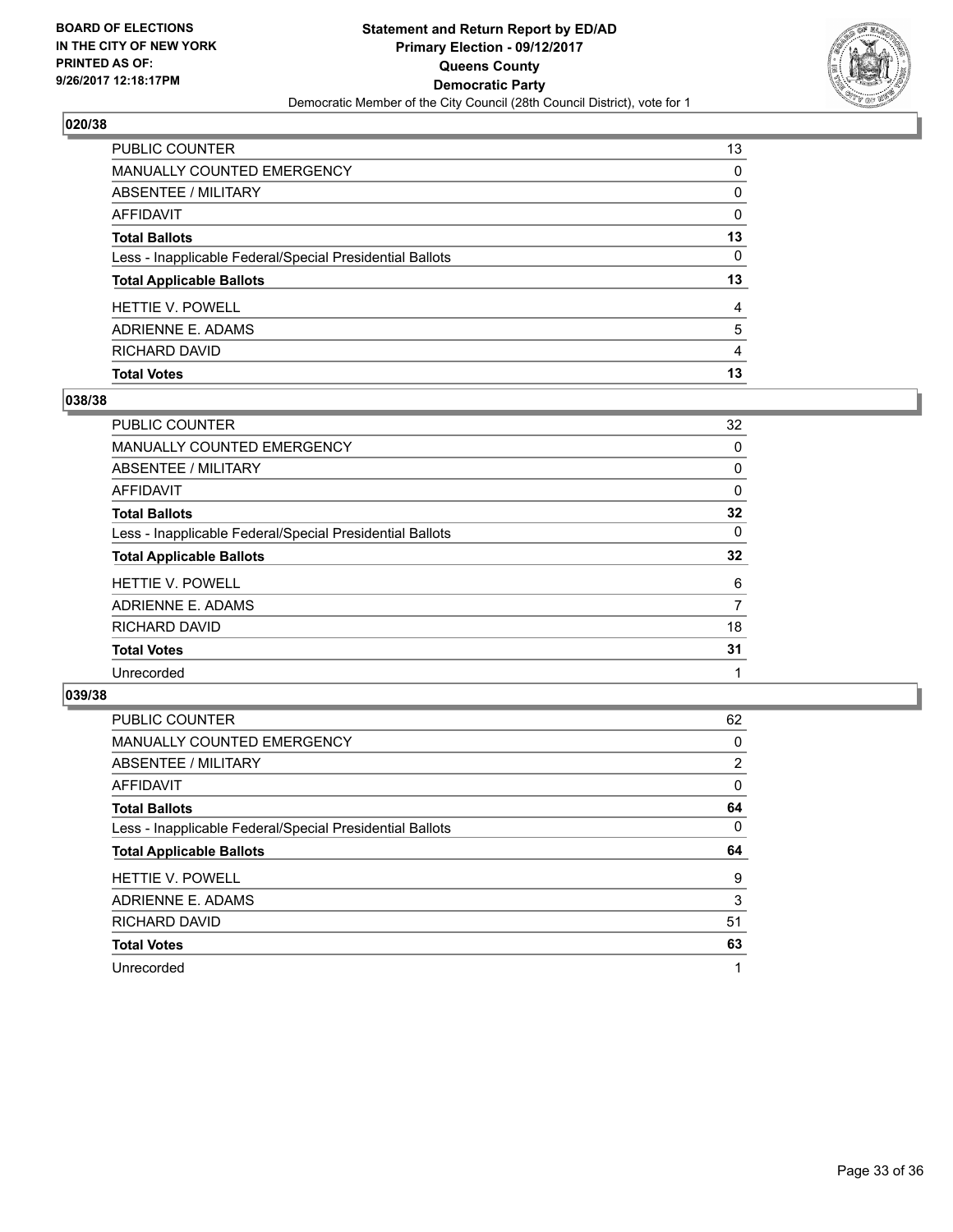

| PUBLIC COUNTER                                           | 42 |
|----------------------------------------------------------|----|
| <b>MANUALLY COUNTED EMERGENCY</b>                        | 0  |
| ABSENTEE / MILITARY                                      | 0  |
| AFFIDAVIT                                                | 0  |
| <b>Total Ballots</b>                                     | 42 |
| Less - Inapplicable Federal/Special Presidential Ballots | 0  |
| <b>Total Applicable Ballots</b>                          | 42 |
| <b>HETTIE V. POWELL</b>                                  | 4  |
| ADRIENNE E. ADAMS                                        | 7  |
|                                                          |    |
| <b>RICHARD DAVID</b>                                     | 29 |
| <b>Total Votes</b>                                       | 40 |

#### **041/38**

| <b>PUBLIC COUNTER</b>                                    | 94             |
|----------------------------------------------------------|----------------|
| MANUALLY COUNTED EMERGENCY                               | 0              |
| ABSENTEE / MILITARY                                      | 0              |
| <b>AFFIDAVIT</b>                                         | 0              |
| <b>Total Ballots</b>                                     | 94             |
| Less - Inapplicable Federal/Special Presidential Ballots | 0              |
| <b>Total Applicable Ballots</b>                          | 94             |
| <b>HETTIE V. POWELL</b>                                  | 5              |
| ADRIENNE E. ADAMS                                        | 25             |
| <b>RICHARD DAVID</b>                                     | 62             |
| <b>Total Votes</b>                                       | 92             |
| Unrecorded                                               | $\overline{2}$ |

| <b>PUBLIC COUNTER</b>                                    | 53 |
|----------------------------------------------------------|----|
| <b>MANUALLY COUNTED EMERGENCY</b>                        | 0  |
| ABSENTEE / MILITARY                                      | 0  |
| AFFIDAVIT                                                | 0  |
| <b>Total Ballots</b>                                     | 53 |
| Less - Inapplicable Federal/Special Presidential Ballots | 0  |
|                                                          |    |
| <b>Total Applicable Ballots</b>                          | 53 |
| <b>HETTIE V. POWELL</b>                                  | 7  |
| ADRIENNE E. ADAMS                                        | 10 |
| RICHARD DAVID                                            | 34 |
| <b>Total Votes</b>                                       | 51 |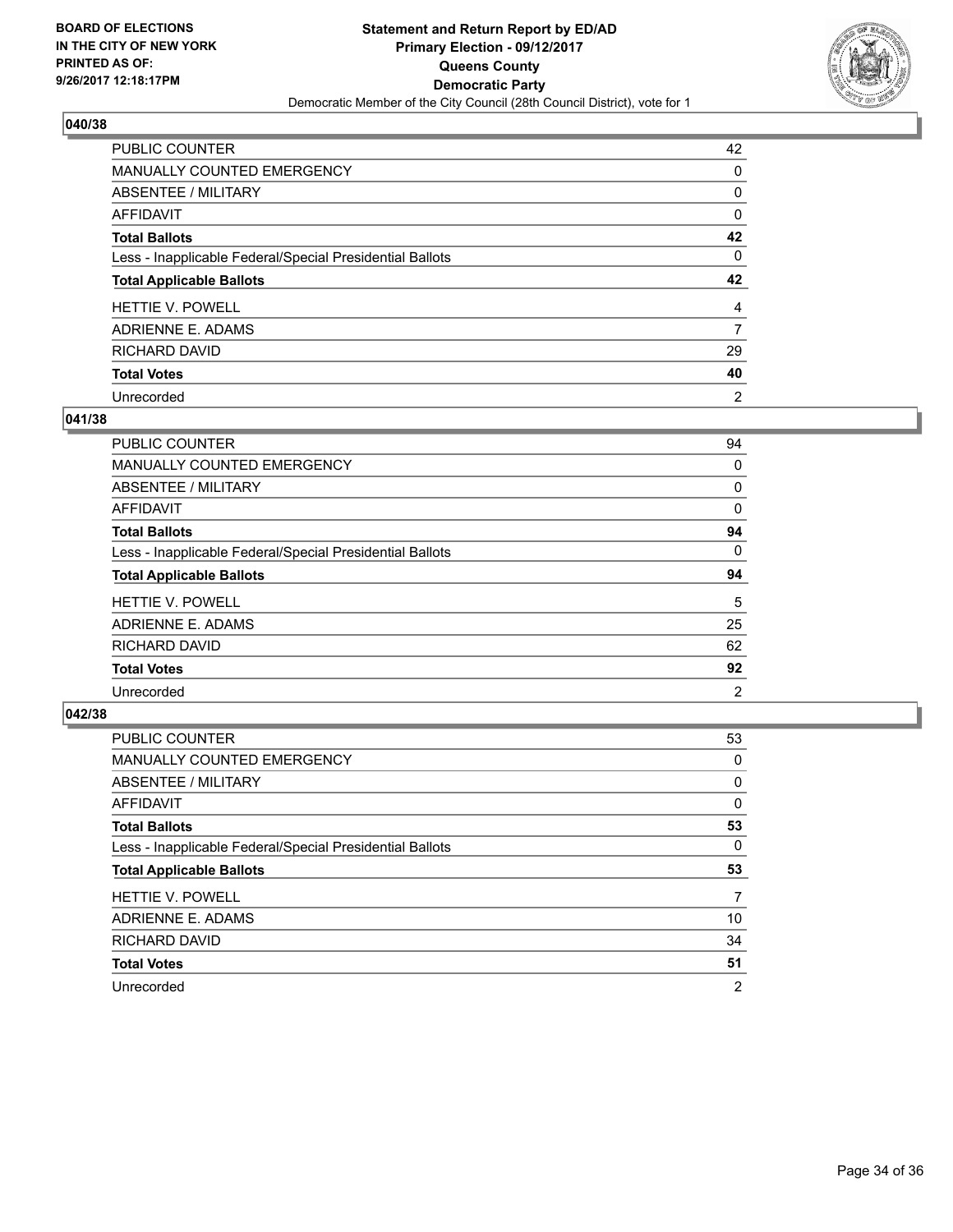

| PUBLIC COUNTER                                           | 40             |
|----------------------------------------------------------|----------------|
| <b>MANUALLY COUNTED EMERGENCY</b>                        | 0              |
| ABSENTEE / MILITARY                                      | 0              |
| AFFIDAVIT                                                | 0              |
| <b>Total Ballots</b>                                     | 40             |
| Less - Inapplicable Federal/Special Presidential Ballots | 0              |
| <b>Total Applicable Ballots</b>                          | 40             |
| <b>HETTIE V. POWELL</b>                                  | $\overline{2}$ |
| ADRIENNE E. ADAMS                                        | 8              |
| <b>RICHARD DAVID</b>                                     | 26             |
|                                                          |                |
| <b>Total Votes</b>                                       | 36             |

#### **069/38**

| <b>PUBLIC COUNTER</b>                                    | 49             |
|----------------------------------------------------------|----------------|
| <b>MANUALLY COUNTED EMERGENCY</b>                        | 0              |
| ABSENTEE / MILITARY                                      |                |
| AFFIDAVIT                                                | 0              |
| <b>Total Ballots</b>                                     | 50             |
| Less - Inapplicable Federal/Special Presidential Ballots | 0              |
| <b>Total Applicable Ballots</b>                          | 50             |
| <b>HETTIE V. POWELL</b>                                  | 8              |
| ADRIENNE E. ADAMS                                        | 13             |
| RICHARD DAVID                                            | 27             |
| <b>Total Votes</b>                                       | 48             |
| Unrecorded                                               | $\overline{2}$ |

| <b>PUBLIC COUNTER</b>                                    | 66 |
|----------------------------------------------------------|----|
| MANUALLY COUNTED EMERGENCY                               | 0  |
| ABSENTEE / MILITARY                                      | 0  |
| AFFIDAVIT                                                | 0  |
| <b>Total Ballots</b>                                     | 66 |
| Less - Inapplicable Federal/Special Presidential Ballots | 0  |
| <b>Total Applicable Ballots</b>                          | 66 |
| <b>HETTIE V. POWELL</b>                                  | 7  |
| ADRIENNE E. ADAMS                                        | 14 |
| <b>RICHARD DAVID</b>                                     | 43 |
| TI RAHMAN (WRITE-IN)                                     |    |
| UNATTRIBUTABLE WRITE-IN (WRITE-IN)                       | 1  |
| <b>Total Votes</b>                                       | 66 |